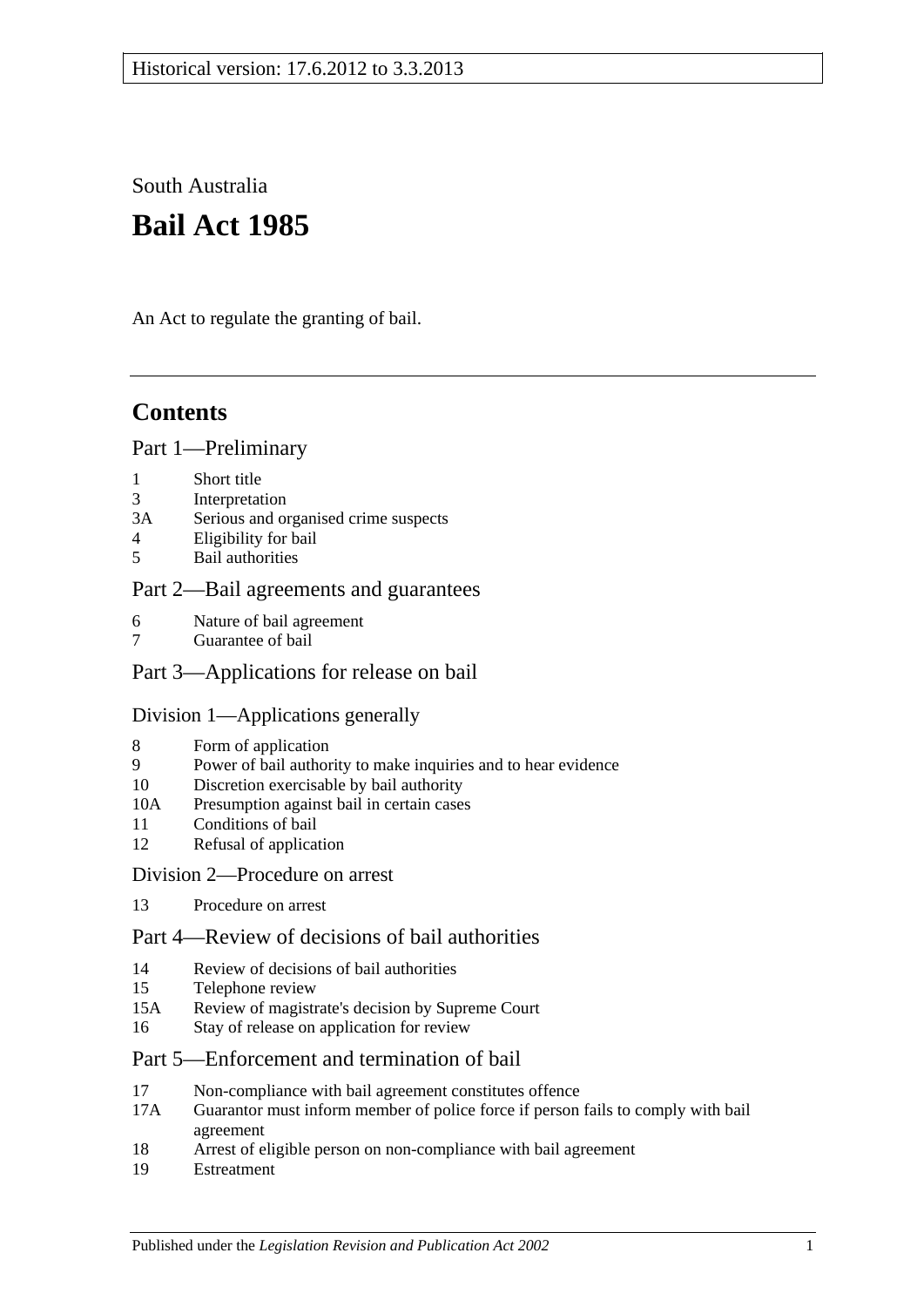19A [Arrest of person who is serious and organised crime suspect](#page-17-1) 20 [Termination of bail agreement](#page-17-2)

### [Part 6—Miscellaneous](#page-18-0)

- 21 [Evidence](#page-18-1)
- 21A [Applications on behalf of the Crown](#page-18-2)
- 21B [Intervention programs](#page-18-3)
- 21C [Power of delegation—intervention program manager](#page-19-0)
- 22 [False information on bail applications](#page-19-1)
- 23 [Period of release on bail not to count as part of sentence](#page-19-2)
- 23A [Bail authority to consider intervention orders](#page-20-0)
- 24 [Act not to affect provisions relating to intervention and restraining orders](#page-20-1)
- 25 [Non-application of 48 Geo. III c. 58 in this State](#page-20-2)
- 26 [Regulations](#page-20-3)

[Legislative history](#page-21-0)

## <span id="page-1-0"></span>**The Parliament of South Australia enacts as follows:**

## **Part 1—Preliminary**

## <span id="page-1-1"></span>**1—Short title**

This Act may be cited as the *Bail Act 1985*.

## <span id="page-1-2"></span>**3—Interpretation**

(1) In this Act, unless the contrary intention appears—

*bail authority* means a court or person constituted as a bail authority by or under [section](#page-4-0) 5;

*case manager* means a person responsible for supervision of a person's participation in an intervention program;

*Chief Executive Officer* has the same meaning as in the *[Correctional Services](http://www.legislation.sa.gov.au/index.aspx?action=legref&type=act&legtitle=Correctional%20Services%20Act%201982)  Act [1982](http://www.legislation.sa.gov.au/index.aspx?action=legref&type=act&legtitle=Correctional%20Services%20Act%201982)*;

*child* means a person who was, on the day on which an offence was allegedly committed by that person, under the age of 18 years;

#### *community corrections officer* means—

- (a) in relation to a child—an officer or employee of an administrative unit of the Public Service whose duties include the supervision of young offenders in the community;
- (b) in any other case—an officer or employee of an administrative unit of the Public Service whose duties include the supervision of adult offenders in the community;

*eligible person* means a person who is eligible to apply for release on bail under [section](#page-3-0) 4;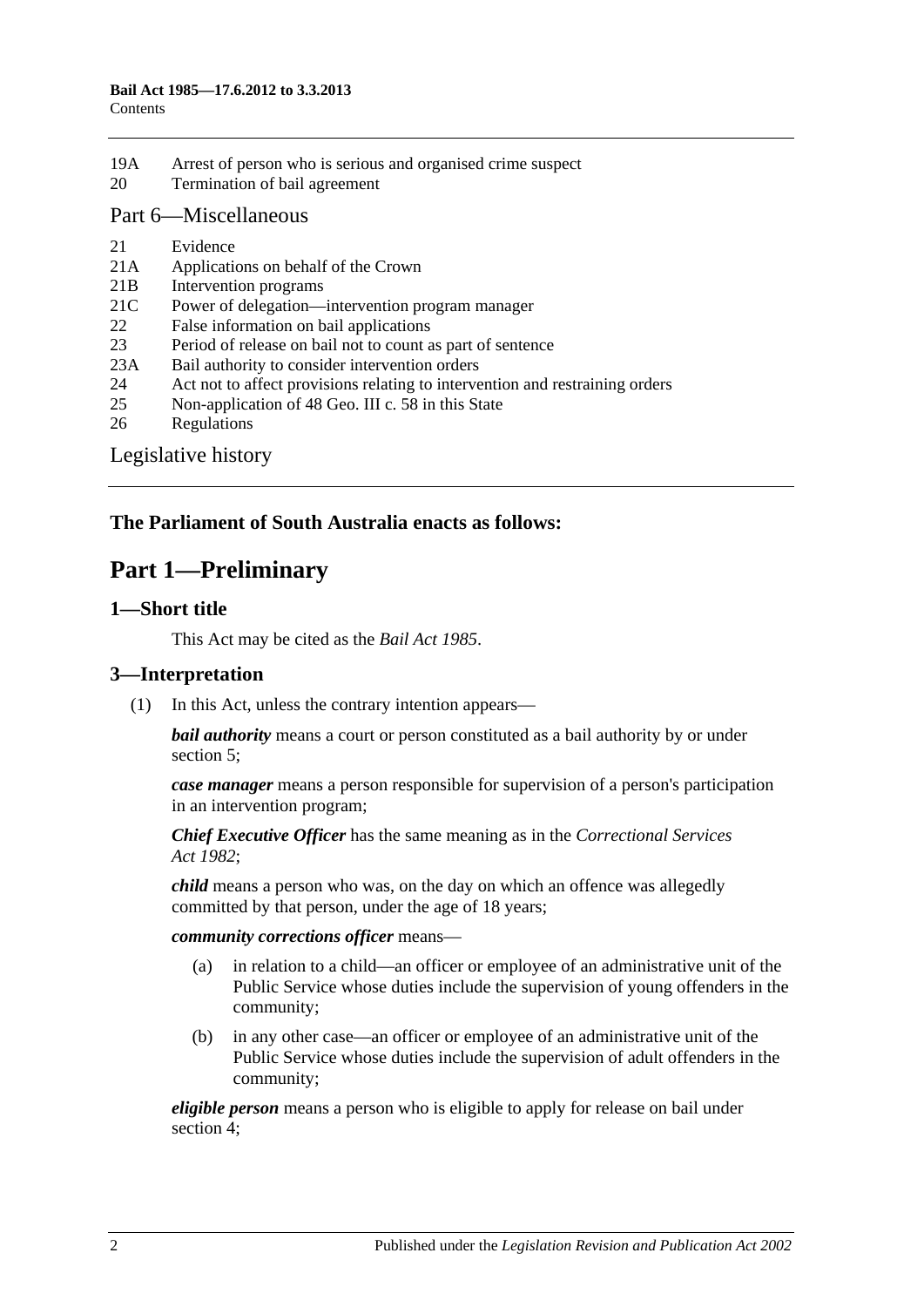*financial condition*, in relation to bail, means a condition requiring an applicant for bail to provide security or obtain guarantees, or requiring a guarantor to provide security; and *non-financial condition* has a correlative meaning;

*guarantee* means an agreement under [section](#page-6-0) 7;

*guarantor* means a person who enters into a guarantee;

*guardian*, in relation to a child, means a parent of the child and any person who is the legal guardian of the child or who has the immediate custody and control of the child;

*intervention program* means a program that provides—

- (a) supervised treatment; or
- (b) supervised rehabilitation; or
- (c) supervised behaviour management; or
- (d) supervised access to support services; or
- (e) a combination of any one or more of the above,

designed to address behavioural problems (including problem gambling), substance abuse or mental impairment;

*intervention program manager* means a person employed by the South Australian Courts Administration Authority to have general oversight of intervention programs and coordinate the implementation of relevant court orders (and includes a delegate of such a person);

*serious and organised crime offence* has the same meaning as in the *[Criminal Law](http://www.legislation.sa.gov.au/index.aspx?action=legref&type=act&legtitle=Criminal%20Law%20Consolidation%20Act%201935)  [Consolidation Act](http://www.legislation.sa.gov.au/index.aspx?action=legref&type=act&legtitle=Criminal%20Law%20Consolidation%20Act%201935) 1935*;

*serious and organised crime suspect*—see [section](#page-2-0) 3A;

*telephone* includes any telecommunication device for the transmission of speech;

*victim*, in relation to an offence, means a person who allegedly suffers injury in consequence of the commission of the offence;

*working day* means any day except a Sunday or other public holiday.

(2) For the purposes of this Act, a person will be taken to have been convicted of an offence if a formal finding of guilt has been made against that person by a court whether or not the court proceeds to record a conviction.

#### <span id="page-2-0"></span>**3A—Serious and organised crime suspects**

- <span id="page-2-3"></span><span id="page-2-2"></span><span id="page-2-1"></span>(1) A bail authority may determine that a person is a *serious and organised crime suspect* for the purposes of this Act if the bail authority is satisfied, on application by the Crown, that—
	- (a) the person has been charged with a serious and organised crime offence; and
	- (b) the person was not, at the time of the alleged offence, a child; and
	- (c) the grant of bail to the person is likely to cause a potential witness, or other person connected with proceedings for the alleged offence, to reasonably fear for his or her safety.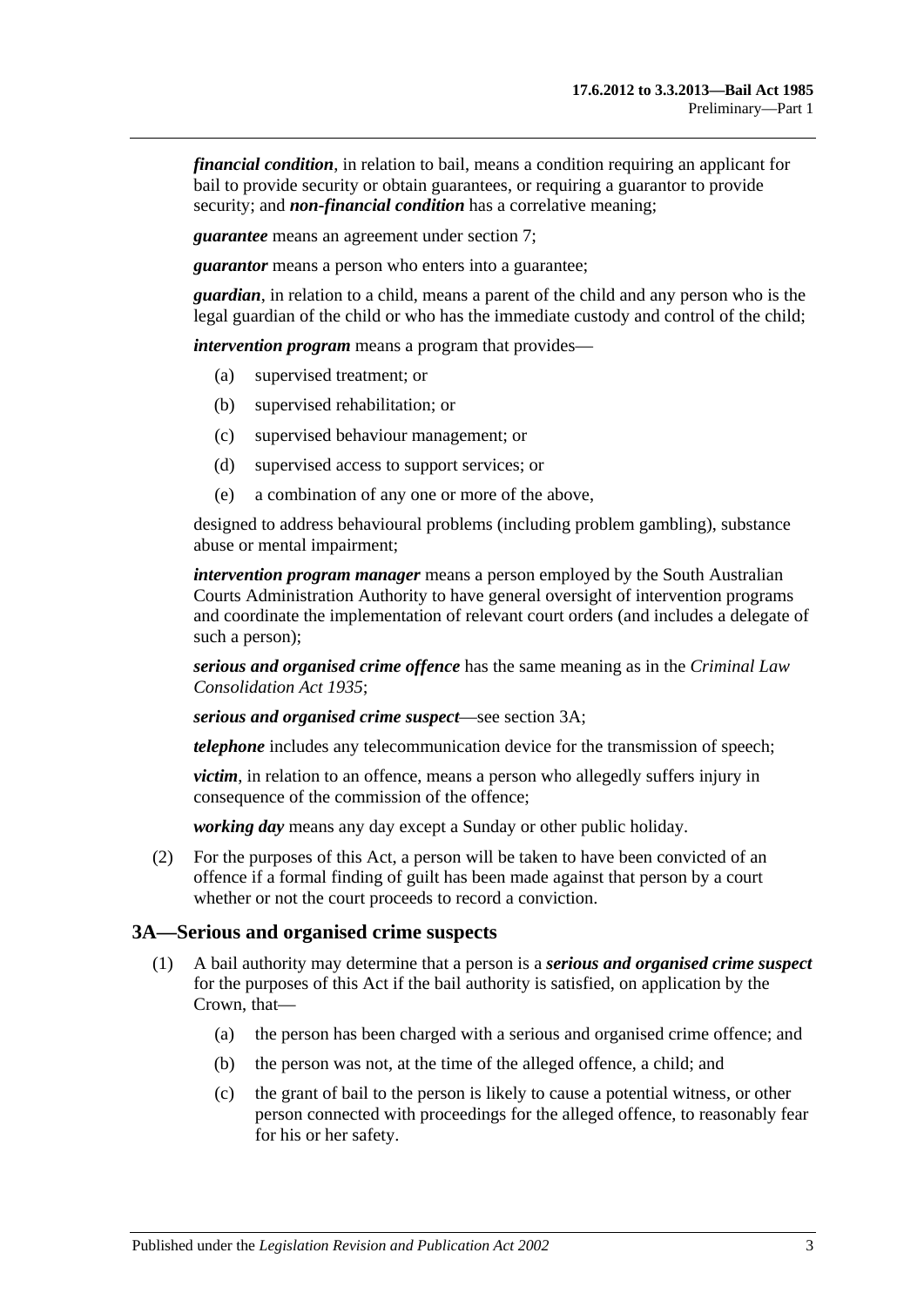- <span id="page-3-1"></span>(2) A determination by a bail authority that a person taken into custody on a charge of an offence is a serious and organised crime suspect ceases to apply after 6 months if, at that time—
	- (a) the person has not been tried, or is not on trial, for the offence; and
	- (b) the trial of the offence is not subject to a determination of the Supreme Court or the District Court under section 275(3) of the *[Criminal Law Consolidation](http://www.legislation.sa.gov.au/index.aspx?action=legref&type=act&legtitle=Criminal%20Law%20Consolidation%20Act%201935)  Act [1935](http://www.legislation.sa.gov.au/index.aspx?action=legref&type=act&legtitle=Criminal%20Law%20Consolidation%20Act%201935)*.
- (3) [Subsection](#page-3-1) (2) does not affect the operation of a bail agreement to which the person is subject at the time at which the determination ceases to apply.

**Note—**

The person is, however, eligible to reapply for bail—see section [4\(1\)\(h\).](#page-3-2)

### <span id="page-3-0"></span>**4—Eligibility for bail**

- (1) The following persons are eligible for release on bail under this Act:
	- (a) a person who has been taken into custody—
		- (i) on a charge of an offence; or
		- (ii) in the case of a child—on suspicion of having committed an offence;
	- (b) a person who has been convicted of an offence but has not been sentenced for that offence;
	- (c) a person who has been convicted of, and sentenced for, an offence but has not exhausted all rights of appeal against the conviction or sentence, or to have it reviewed;
	- (d) a person who is appearing before a court for allegedly failing to observe a condition of a recognizance;
	- (e) a person who appears before a court in answer to a summons (including a person who so appears as a witness);
	- (f) a person who has been arrested on a warrant and is appearing or is to appear before a court as a witness;
	- (g) a person arrested on a warrant issued under [section](#page-17-1) 19A;
	- (h) a person who is no longer a serious and organised crime suspect because of the operation of [section](#page-3-1) 3A(2).
- <span id="page-3-2"></span>(1a) A person who is eligible to apply for bail in accordance with [subsection](#page-3-2)  $(1)(h)$  may so apply despite the fact that he or she is already subject to a bail agreement (the *previous bail agreement*) if, at the time of the previous bail agreement, the person was a serious and organised crime suspect (and if a new bail agreement is entered into following such an application, the previous bail agreement ceases to be in force).
- (2) Where a person who has been arrested is being detained pursuant to the *[Summary](http://www.legislation.sa.gov.au/index.aspx?action=legref&type=act&legtitle=Summary%20Offences%20Act%201953)  [Offences Act](http://www.legislation.sa.gov.au/index.aspx?action=legref&type=act&legtitle=Summary%20Offences%20Act%201953) 1953* for a purpose related to the investigation of an offence, the person is not eligible for release on bail until the end of that detention.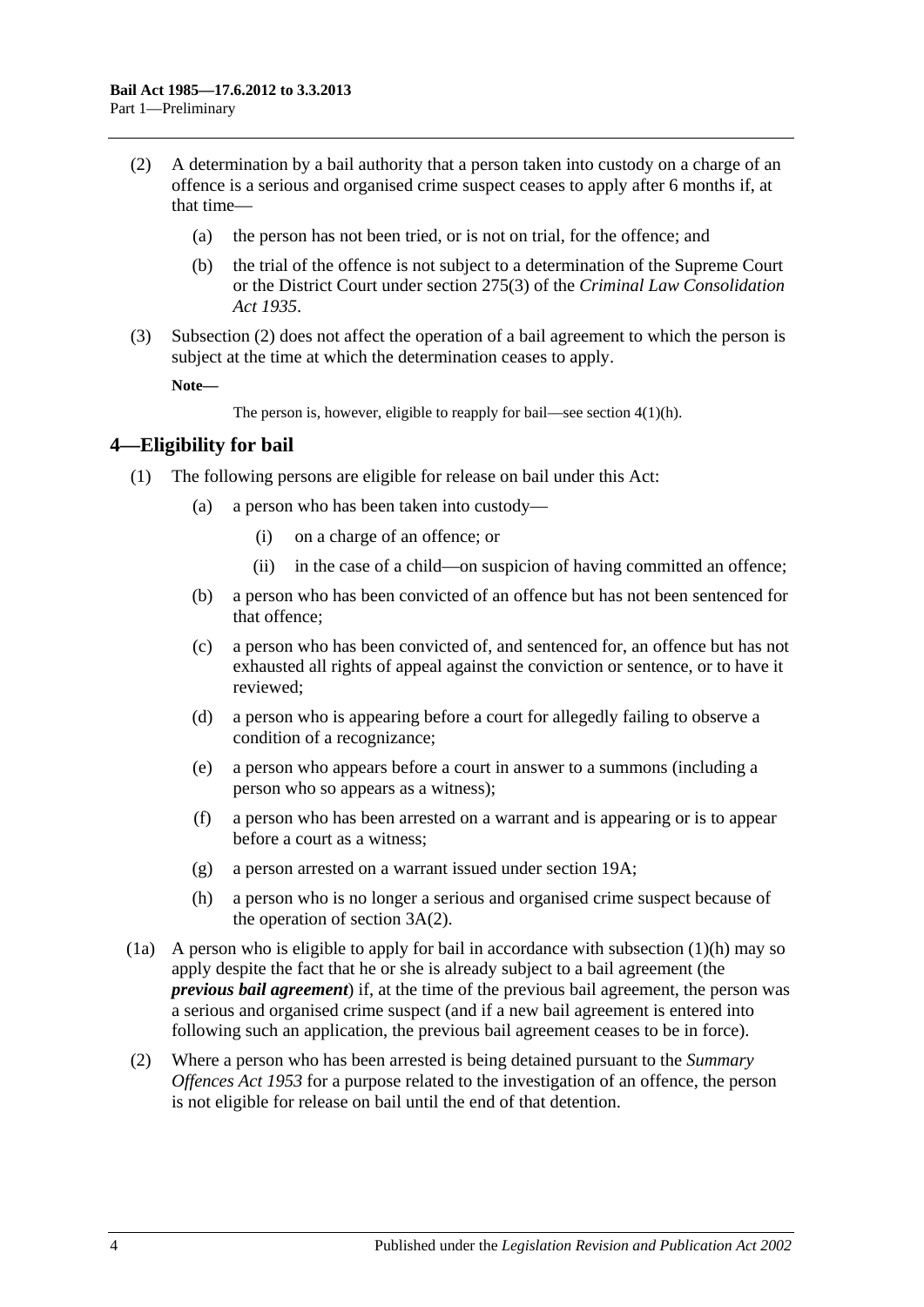### <span id="page-4-0"></span>**5—Bail authorities**

- (1) The following are constituted as bail authorities for the purposes of this Act:
	- (a) the Supreme Court;
	- (b) a court before which the eligible person has been charged with the offence in respect of which the eligible person has been taken into custody;
	- (c) a court before which the eligible person has appeared for trial or sentencing;
	- (d) where the eligible person—
		- (i) is charged with a summary offence only; or
		- (ii) is charged with an indictable offence but has not appeared before a court for trial or sentencing,

the Magistrates Court;

- (e) where the eligible person—
	- (i) has been arrested on a warrant (other than a warrant endorsed by the court or justice issuing the warrant with a statement excluding the granting of bail by a member of the police force); or
	- (ii) has not appeared before a court charged with the offence in respect of which he or she has been taken into custody,

a member of the police force who is of or above the rank of sergeant or who is in charge of a police station;

- (ea) where the eligible person is appearing before a court in answer to a summons or for allegedly failing to observe a condition of a recognizance—that court;
- (eb) where the eligible person is appearing, or is to appear, as a witness before a court—that court;
- (f) a person authorised or required to release the eligible person on bail under [subsection](#page-4-3) (2).
- <span id="page-4-3"></span>(2) If a warrant for the arrest of a person is issued, the court or justice issuing the warrant may, by endorsement on the warrant—
	- (a) authorise or require a specified person, or a person of a specified class, to release the arrested person on bail; or
	- (b) exclude the granting of bail to the arrested person by a member of the police force.

## <span id="page-4-1"></span>**Part 2—Bail agreements and guarantees**

### <span id="page-4-4"></span><span id="page-4-2"></span>**6—Nature of bail agreement**

- (1) A bail agreement with a person who has been charged with, or convicted of, an offence is an agreement under which that person makes an undertaking to the Crown—
	- (a) subject to any directions in the agreement to the contrary, to be present throughout all proceedings—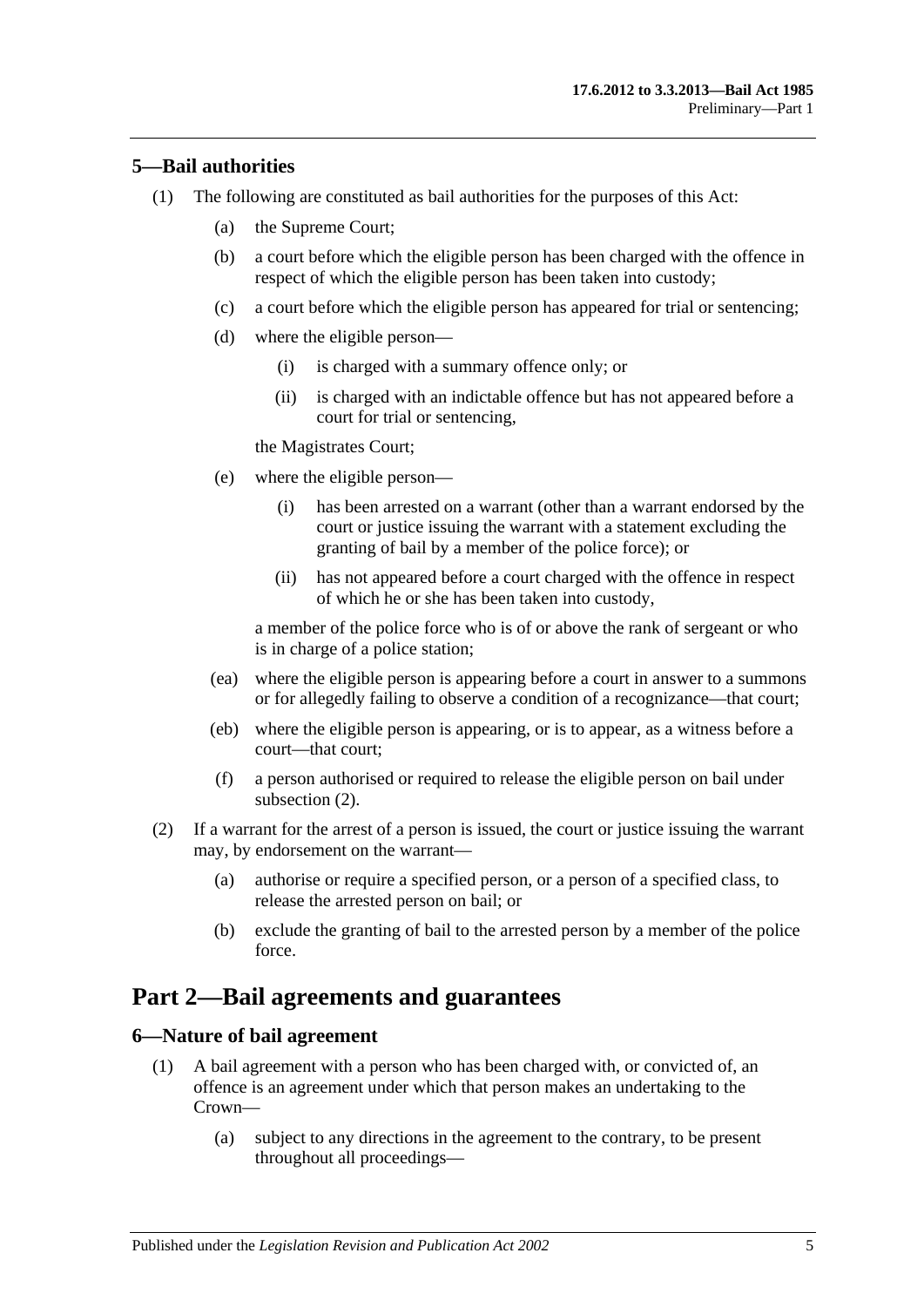- (i) where the person has not been convicted of the offence—relating to any preliminary examination of the charge and to the hearing and determination of the charge;
- (ii) where the person is convicted of the offence—relating to sentencing and to any appeal from, or review of, the conviction or any sentence; and
- (b) to comply with any conditions as to the person's conduct while on bail stipulated in the agreement; and
- (c) if the agreement so provides—to forfeit to the Crown a sum stipulated in the agreement if the person fails, without proper excuse, to comply with a term or condition of the agreement.
- (1a) For the purposes of [subsection](#page-4-4) (1)—
	- (a) a child who has been arrested on suspicion of having committed an offence will, for so long as no charge is actually laid against the child, be taken to have been charged with that suspected offence; and
	- (b) if the child is not charged with that suspected offence but with some other offence arising out of the same circumstances as that suspected offence—a bail agreement entered into by the child relates to that other offence.
- (1b) A bail agreement with a person who is appearing or is to appear before a court as a witness in proceedings (other than proceedings relating to an offence for which that person has been charged or convicted) is an agreement under which that person makes an undertaking to the court—
	- (a) to be present at the proceedings in accordance with the terms of the agreement; and
	- (b) to comply with any conditions as to the person's conduct while on bail stipulated in the agreement; and
	- (c) if the agreement so provides—to forfeit to the Crown a sum stipulated in the agreement if the person fails, without proper excuse, to comply with a term or condition of the agreement.
- (2) A bail agreement must be in the prescribed form.
- (3) Where a bail authority decides to release a person on bail, the bail agreement may be entered into before the bail authority or, unless the bail authority otherwise directs, before—
	- (a) a justice; or
	- (b) a member of the police force of or above the rank of sergeant or in charge of a police station; or
	- (c) if the person is in prison—the person who is in charge of the prison; or
	- (d) any other person specified by the bail authority or any other person of a class specified by the bail authority.
- (4) Notwithstanding the provisions of any other Act, a bail authority may for any sufficient reason, on the application of a person on bail or the Crown, or on its own initiative, vary the conditions of a bail agreement or revoke a bail agreement.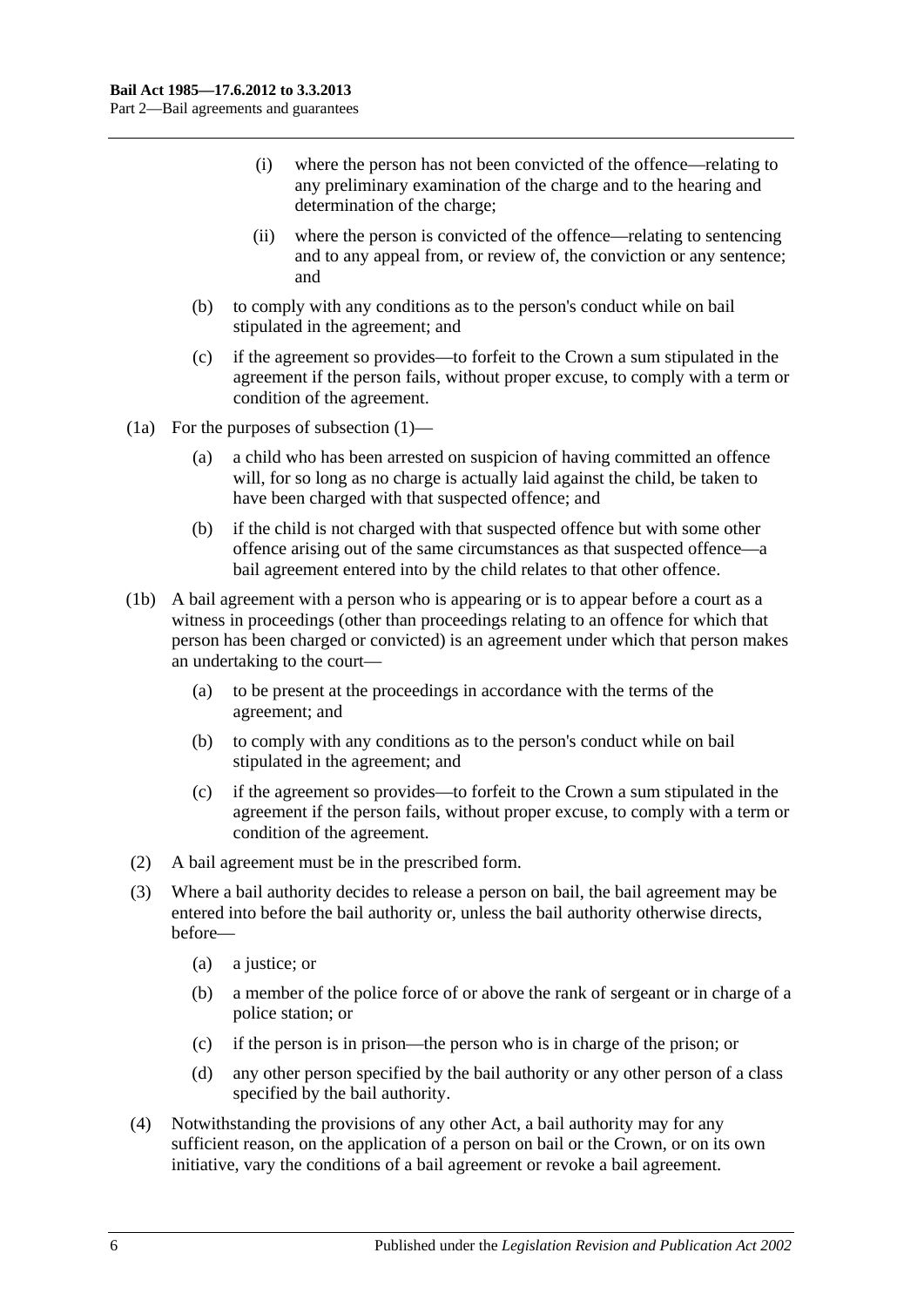(5) Where a bail authority revokes a bail agreement, the bail authority (not being a member of the police force) may, if it is necessary to do so, issue a warrant for the arrest of the person who was released under the agreement.

## <span id="page-6-0"></span>**7—Guarantee of bail**

- (1) A guarantee of bail is an agreement with the Crown under which a person—
	- (a) guarantees that a person released under a bail agreement will comply with—
		- (i) all the terms and conditions of the agreement; or
		- (ii) such of the terms and conditions of the agreement as are specified in the guarantee; and
	- (b) undertakes that, if that person fails to comply with a term or condition of the bail agreement to which the guarantee relates, he or she (the guarantor) will forfeit to the Crown the sum (if any) specified in the guarantee.
- (2) A guarantee of bail must be in the prescribed form.
- (3) A guarantee of bail may be entered into before the bail authority granting bail or, unless the bail authority otherwise directs, before—
	- (a) a justice; or
	- (b) a member of the police force of or above the rank of sergeant or in charge of a police station; or
	- (c) if the person who is to be released on bail is in prison—the person who is in charge of the prison; or
	- (d) any other person specified by the bail authority or any other person of a class specified by the bail authority.
- (4) A bail authority may for any sufficient reason, on the application of a guarantor, vary the terms of the guarantee or revoke the guarantee.
- (5) Where a bail authority varies or revokes a guarantee, the bail authority may make such consequential variation of the terms of the bail agreement, or revoke the bail agreement, as appears appropriate in the circumstances.
- (6) A guarantor of bail must be of or above the age of 18 years.

## <span id="page-6-1"></span>**Part 3—Applications for release on bail**

## <span id="page-6-2"></span>**Division 1—Applications generally**

## <span id="page-6-4"></span><span id="page-6-3"></span>**8—Form of application**

- (1) Subject to [subsection](#page-7-2) (1a), an application of a person for release on bail—
	- (a) must be in the prescribed form; and
	- (b) must contain the prescribed information; and
	- (c) must be made in accordance with any procedure prescribed by the regulations.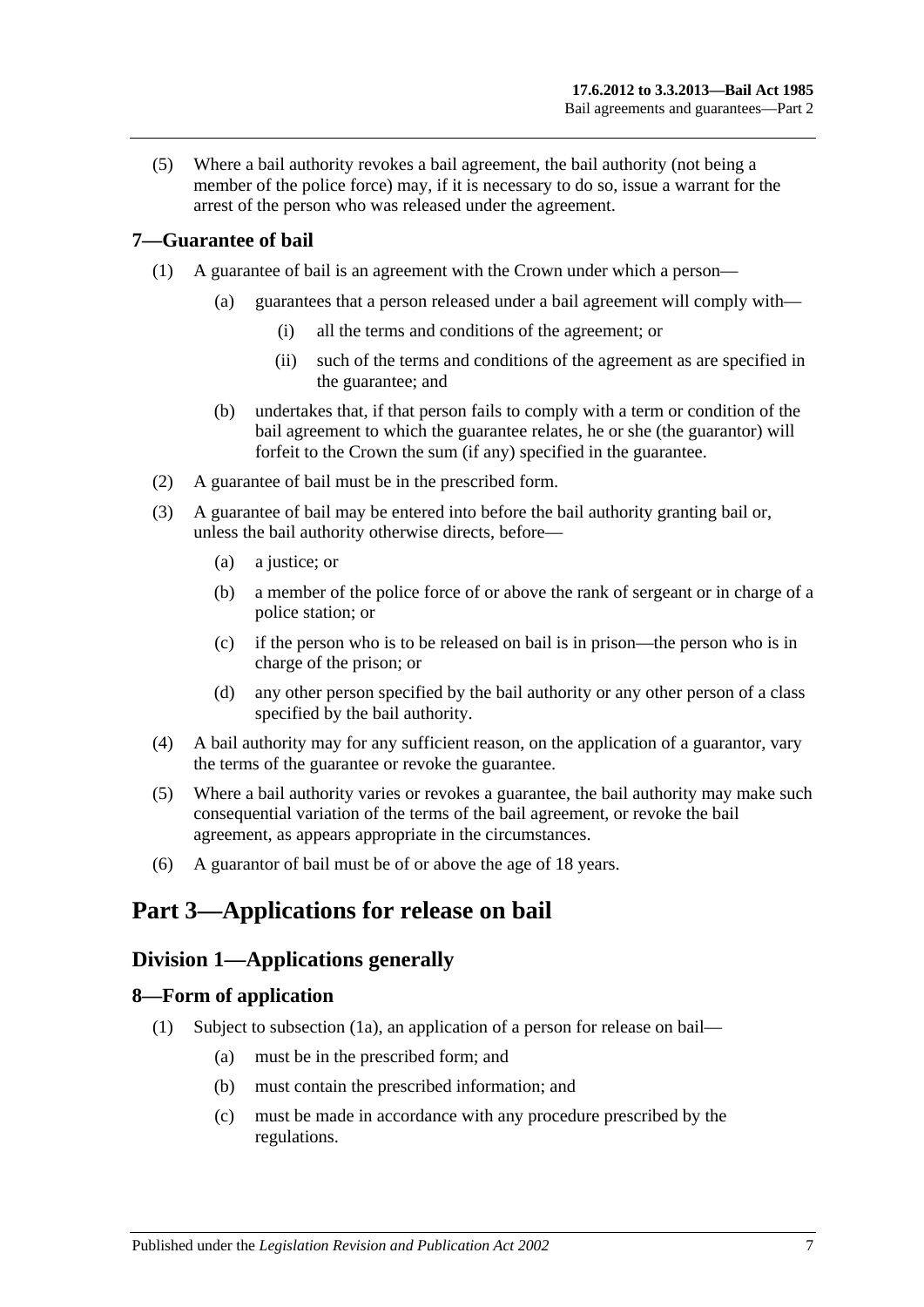- <span id="page-7-2"></span>(1a) An application for release on bail need not be made in accordance with [subsection](#page-6-4) (1)—
	- (a) if the bail authority is satisfied that a less formal application should be permitted in view of the applicant's illiteracy, imperfect command of the English language, intellectual limitations or for any other proper reason; or
	- (b) if the bail authority has access to an application previously made by the applicant and considers that a further written application is unnecessary.
- <span id="page-7-3"></span>(2) A person who has the custody of an eligible person must, at the request of that person—
	- (a) afford such assistance as that person reasonably requires to complete a written application for release on bail; and
	- (b) if the custodian is not a bail authority—transmit the application as soon as practicable to a bail authority.
- (2a) Where the eligible person is a child, a request may be made on behalf of the child under [subsection](#page-7-3) (2) by a guardian of the child.
- (3) Where a written application for release on bail comes before a bail authority for determination, the bail authority may proceed to consider and determine the application notwithstanding that the application was made in the first instance to some other bail authority.

## <span id="page-7-0"></span>**9—Power of bail authority to make inquiries and to hear evidence**

- (1) Subject to this section, a bail authority to which an application for release on bail is made—
	- (a) may make inquiries, or direct that inquiries be made, of the applicant and other persons who may be able to furnish information relevant to the determination of the application; and
	- (b) if the authority (not being a member of the police force) thinks fit—may take evidence on oath from the applicant or any other person who may be able to furnish information relevant to the determination of the application.
- <span id="page-7-4"></span>(2) Where a bail authority takes evidence, or proposes to take evidence, on oath under [subsection](#page-7-4)  $(1)(b)$ , it must at the request of the applicant or the Crown permit such examination, cross-examination or re-examination of the witness as may be appropriate in the circumstances.

## <span id="page-7-1"></span>**10—Discretion exercisable by bail authority**

- (1) Where an application for bail is made to a bail authority by an eligible person who has been charged with, but not convicted of, an offence in respect of which he or she has been taken into custody, the bail authority should, subject to this Act, release the applicant on bail unless, having regard to—
	- (a) the gravity of the offence in respect of which the applicant has been taken into custody;
	- (b) the likelihood (if any) that the applicant would, if released—
		- (i) abscond;
		- (ii) offend again;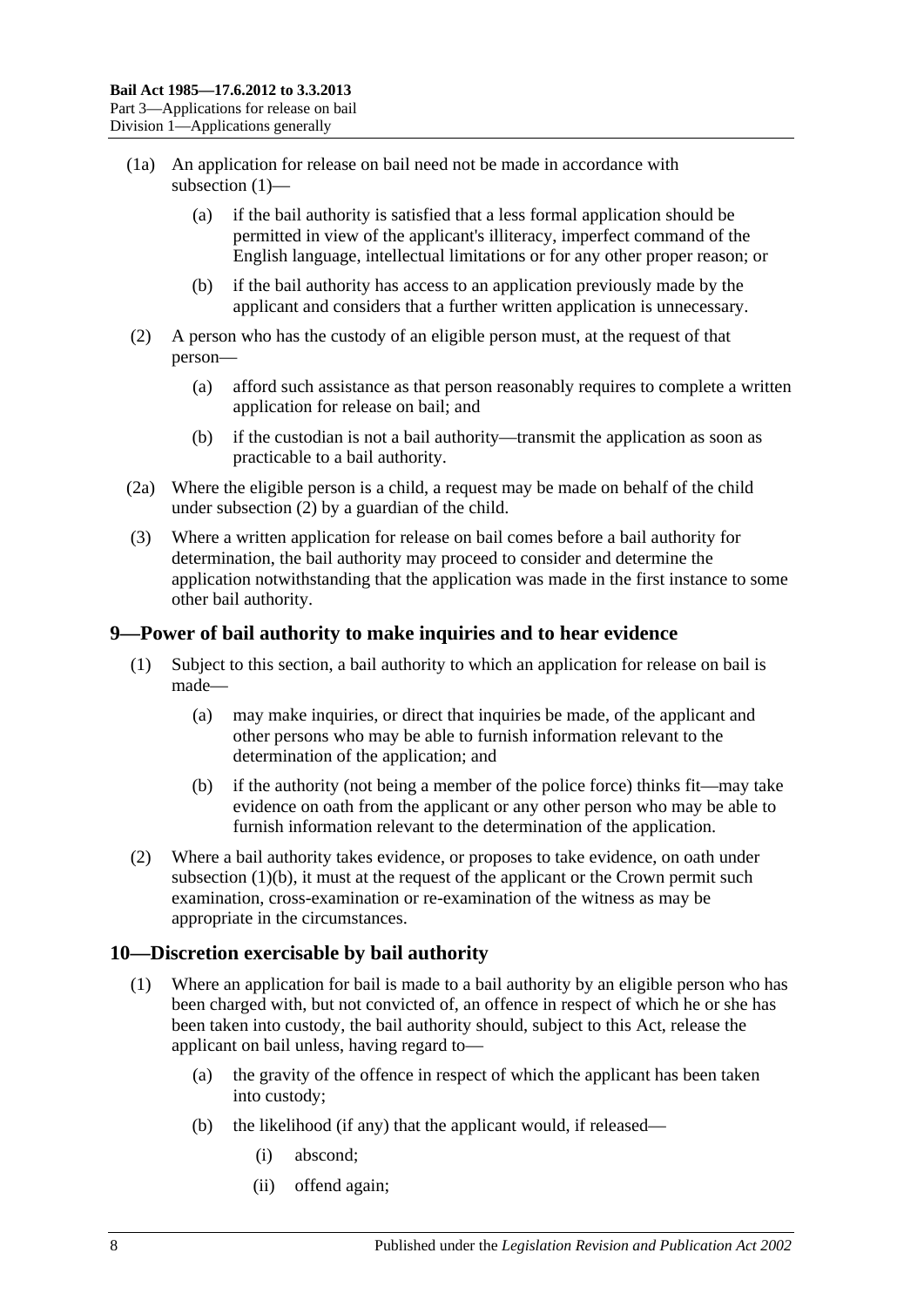- (iii) interfere with evidence, intimidate or suborn witnesses, or hinder police inquiries;
- (iv) commit a breach of an intervention order under the *[Intervention](http://www.legislation.sa.gov.au/index.aspx?action=legref&type=act&legtitle=Intervention%20Orders%20(Prevention%20of%20Abuse)%20Act%202009)  [Orders \(Prevention of Abuse\) Act](http://www.legislation.sa.gov.au/index.aspx?action=legref&type=act&legtitle=Intervention%20Orders%20(Prevention%20of%20Abuse)%20Act%202009) 2009*;
- (d) any need that the applicant may have for physical protection;
- (e) any medical or other care that the applicant may require;
- (f) any previous occasions on which the applicant may have contravened or failed to comply with a term or condition of a bail agreement;
- (g) any other relevant matter,

the bail authority considers that the applicant should not be released on bail.

- (2) Where the applicant has been convicted of the offence in respect of which he or she has been taken into custody, the bail authority has, subject to this Act, an unfettered discretion as to whether the applicant should be released on bail.
- (3) Where the applicant is a person who is appearing or is to appear before a court as a witness in proceedings (other than proceedings relating to an offence for which that person has been charged or convicted), the bail authority should, subject to this Act, release the applicant on bail unless there is a likelihood that the applicant would, if released, abscond.
- (4) Despite the other provisions of this section, where there is a victim of the offence, the bail authority must, in determining whether the applicant should be released on bail, give primary consideration to the need that the victim may have, or perceive, for physical protection from the applicant.

### <span id="page-8-1"></span><span id="page-8-0"></span>**10A—Presumption against bail in certain cases**

- (1) Despite [section](#page-7-1) 10, bail is not to be granted to a prescribed applicant unless the applicant establishes the existence of special circumstances justifying the applicant's release on bail.
- (1a) An applicant who is a serious and organised crime suspect will not be taken to have established that special circumstances exist for the purposes of [subsection](#page-8-1) (1) unless the applicant also establishes, by evidence verified on oath or by affidavit, that he or she has not previously been convicted of—
	- (a) a serious and organised crime offence; or
	- (b) an offence committed in another jurisdiction that would, if committed in this jurisdiction, have been a serious and organised crime offence.
- (2) In this section—

#### *prescribed applicant* means—

- (a) an applicant taken into custody in relation to any of the following offences if committed, or allegedly committed, by the applicant in the course of attempting to escape pursuit by a police officer or attempting to entice a police officer to engage in a pursuit:
	- (i) an offence against section 13 of the *[Criminal Law Consolidation](http://www.legislation.sa.gov.au/index.aspx?action=legref&type=act&legtitle=Criminal%20Law%20Consolidation%20Act%201935)  Act [1935](http://www.legislation.sa.gov.au/index.aspx?action=legref&type=act&legtitle=Criminal%20Law%20Consolidation%20Act%201935)* in which the victim's death was caused by the applicant's use of a motor vehicle;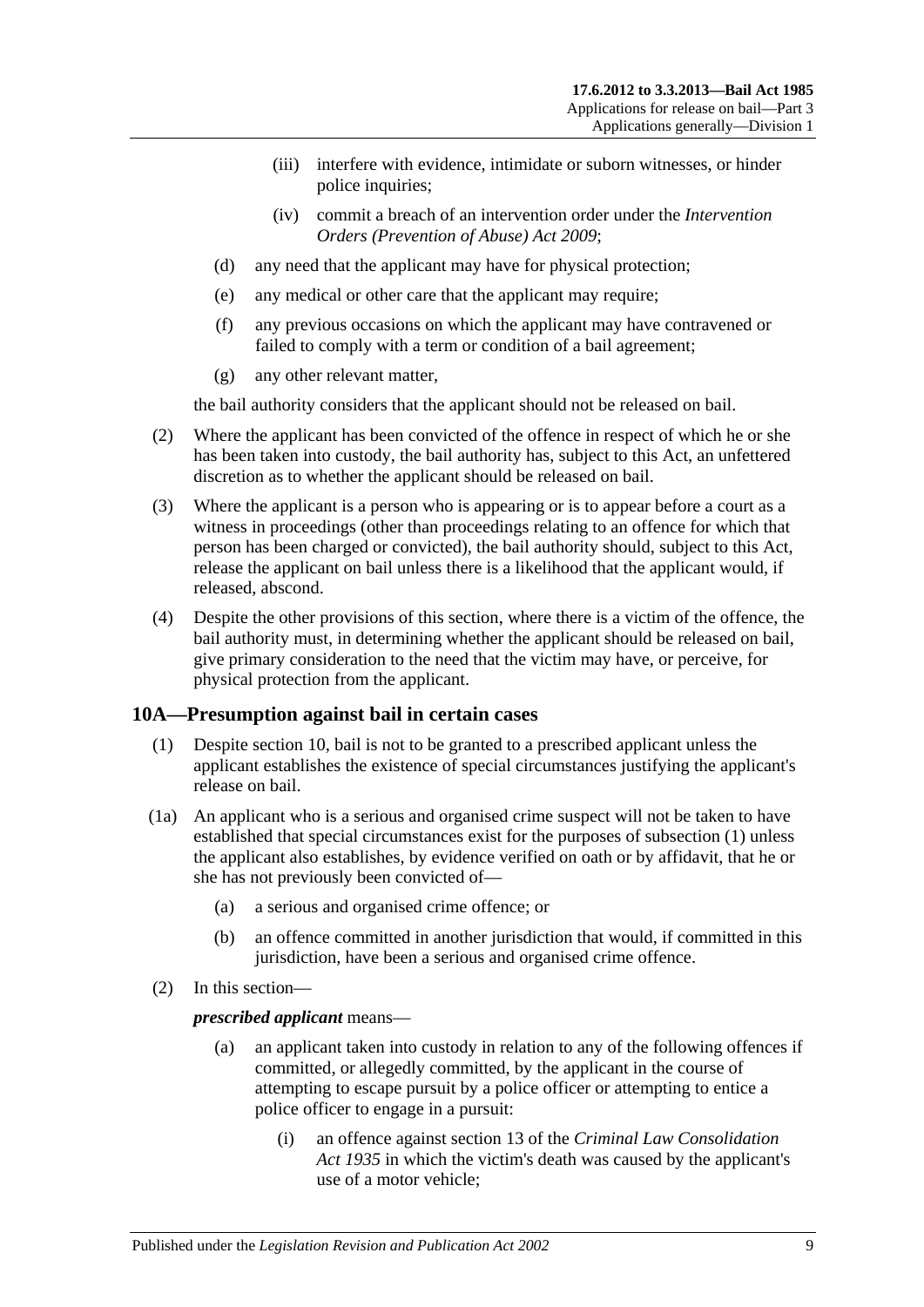- (ii) an offence against section 19A of the *[Criminal Law Consolidation](http://www.legislation.sa.gov.au/index.aspx?action=legref&type=act&legtitle=Criminal%20Law%20Consolidation%20Act%201935)  Act [1935](http://www.legislation.sa.gov.au/index.aspx?action=legref&type=act&legtitle=Criminal%20Law%20Consolidation%20Act%201935)*;
- (iii) an offence against section 29 of the *[Criminal Law Consolidation](http://www.legislation.sa.gov.au/index.aspx?action=legref&type=act&legtitle=Criminal%20Law%20Consolidation%20Act%201935)  Act [1935](http://www.legislation.sa.gov.au/index.aspx?action=legref&type=act&legtitle=Criminal%20Law%20Consolidation%20Act%201935)* if the act or omission constituting the offence was done or made by the applicant in the course of the applicant's use of a motor vehicle; or
- (b) an applicant taken into custody in relation to an offence against [section](#page-16-1) 17 where there is alleged to have been a contravention of, or failure to comply with, a condition of a bail agreement imposed under section  $11(2)(a)(ii)$ ; or
- (ba) an applicant taken into custody in relation to an offence against section 31 of the *[Intervention Orders \(Prevention of Abuse\) Act](http://www.legislation.sa.gov.au/index.aspx?action=legref&type=act&legtitle=Intervention%20Orders%20(Prevention%20of%20Abuse)%20Act%202009) 2009* if the act or omission alleged to constitute the offence involved physical violence or a threat of physical violence; or
- (bb) an applicant who is a serious and organised crime suspect;
- (c) an applicant taken into custody in relation to an offence of contravening or failing to comply with a control order or public safety order issued under the *[Serious and Organised Crime \(Control\) Act](http://www.legislation.sa.gov.au/index.aspx?action=legref&type=act&legtitle=Serious%20and%20Organised%20Crime%20(Control)%20Act%202008) 2008*; or
- (d) an applicant taken into custody in relation to an offence against any of the following provisions of the *[Criminal Law Consolidation Act](http://www.legislation.sa.gov.au/index.aspx?action=legref&type=act&legtitle=Criminal%20Law%20Consolidation%20Act%201935) 1935*:
	- (i) section 172;
	- (ii) section 248;
	- (iii) section 250;
	- (iv) section 85B.

### <span id="page-9-0"></span>**11—Conditions of bail**

- (1) Subject to this section, a bail authority may impose one or more of the conditions referred to in [subsection](#page-9-1) (2).
- <span id="page-9-2"></span><span id="page-9-1"></span>(2) The conditions that may be imposed in relation to the grant of bail are as follows:
	- (a) that the applicant agree—
		- (i) to reside at a specified address; or
		- (ia) to reside at a specified address and to remain at that place of residence while on bail, not leaving it except for one of the following purposes:
			- (A) remunerated employment; or
			- (B) necessary medical or dental treatment for the applicant; or
			- (C) averting or minimising a serious risk of death or injury (whether to the applicant or some other person); or
			- (D) any other purpose approved by a community corrections officer; or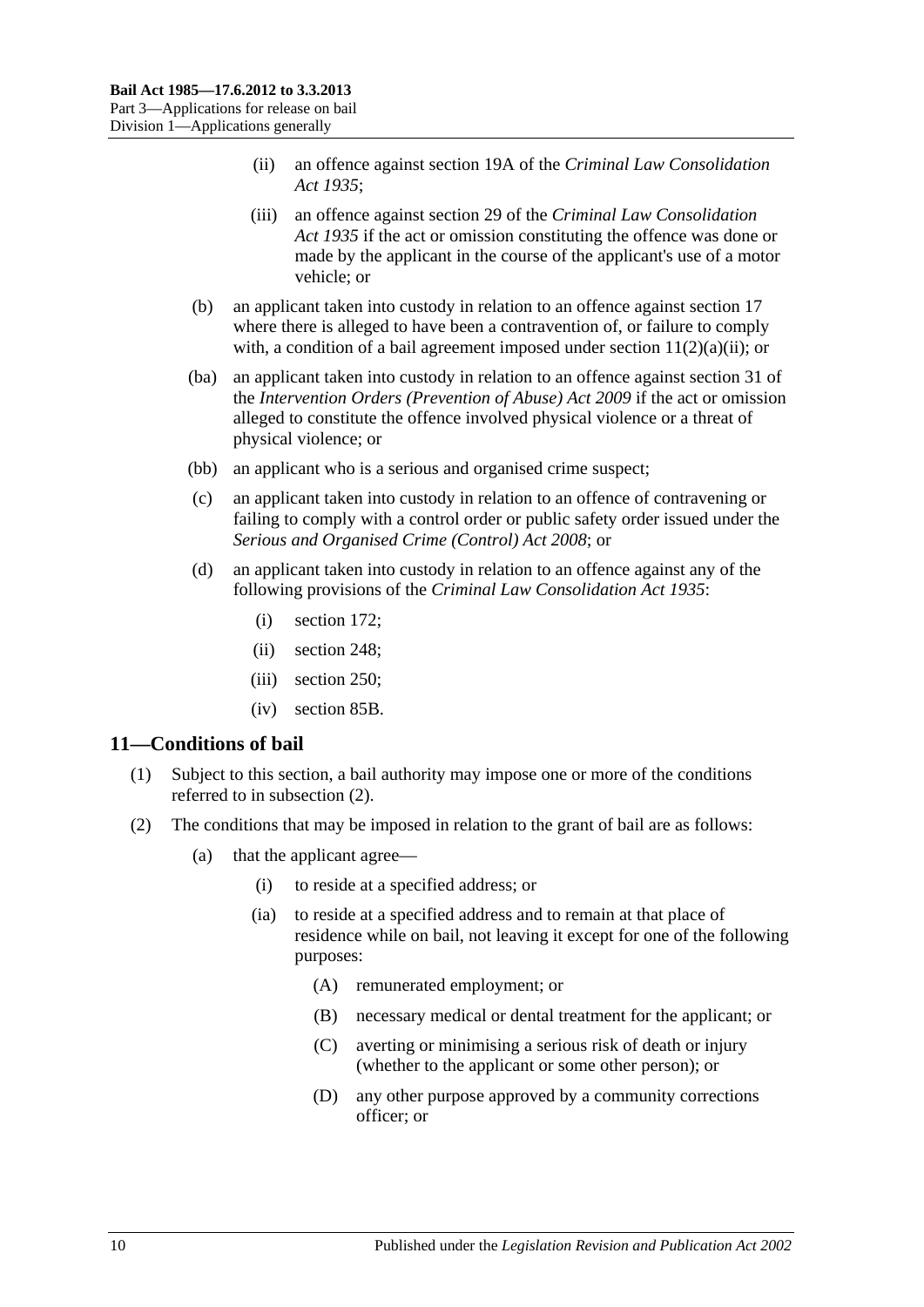- <span id="page-10-0"></span>(ii) where there is a victim of the offence in respect of which the applicant has been charged—to comply with such conditions relating to the physical protection of the victim that the authority considers should apply to the applicant while on bail; or
- <span id="page-10-3"></span>(iii) to be under the supervision of a community corrections officer and to obey the lawful directions of the officer; or
- (iv) to report to the police at a specified place and at specified times; or
- (v) to surrender any passport that the applicant may possess; or
- (vi) to comply with any other condition as to the applicant's conduct that the authority considers should apply while on bail;
- (b) that the applicant provide the bail authority with written assurances from a stipulated number of persons, who are acceptable to the bail authority, that they are acquainted with the applicant and are confident that the applicant will comply with the terms and conditions of a bail agreement;
- <span id="page-10-1"></span>(c) that the applicant agree to forfeit to the Crown a sum of money (to be stipulated in the bail agreement) if the applicant fails, without proper excuse, to comply with a term or condition of the bail agreement;
- (d) that the applicant provide security of a specified amount or value to secure payment of a monetary forfeiture agreed to under [paragraph](#page-10-1) (c);
- (e) that the applicant obtain specified guarantees, or guarantees of a specified nature;
- (f) that a guarantor provide security of a specified amount or value to secure payment of a stipulated monetary forfeiture.
- <span id="page-10-2"></span>(2aa) If the applicant is a serious and organised crime suspect, any grant of bail to the applicant—
	- (a) must be made subject to the following conditions:
		- (i) a condition that the applicant agree to reside at a specified address and to remain at that place of residence while on bail, not leaving it except for 1 of the following purposes:
			- (A) necessary medical or dental treatment for the applicant;
			- (B) averting or minimising a serious risk of death or injury (whether to the applicant or some other person);
			- (C) any other purpose approved by the Chief Executive Officer;
		- (ii) a condition that the applicant agree to be fitted with a device of a kind approved by the Chief Executive Officer for the purpose of monitoring compliance with the condition referred to in [subparagraph](#page-10-2) (i) and to comply with all reasonable directions of the Chief Executive Officer in relation to the device;
		- (iii) a condition that the applicant agree to not communicate with any person other than specified persons, or persons of a specified class or of a class prescribed by regulation;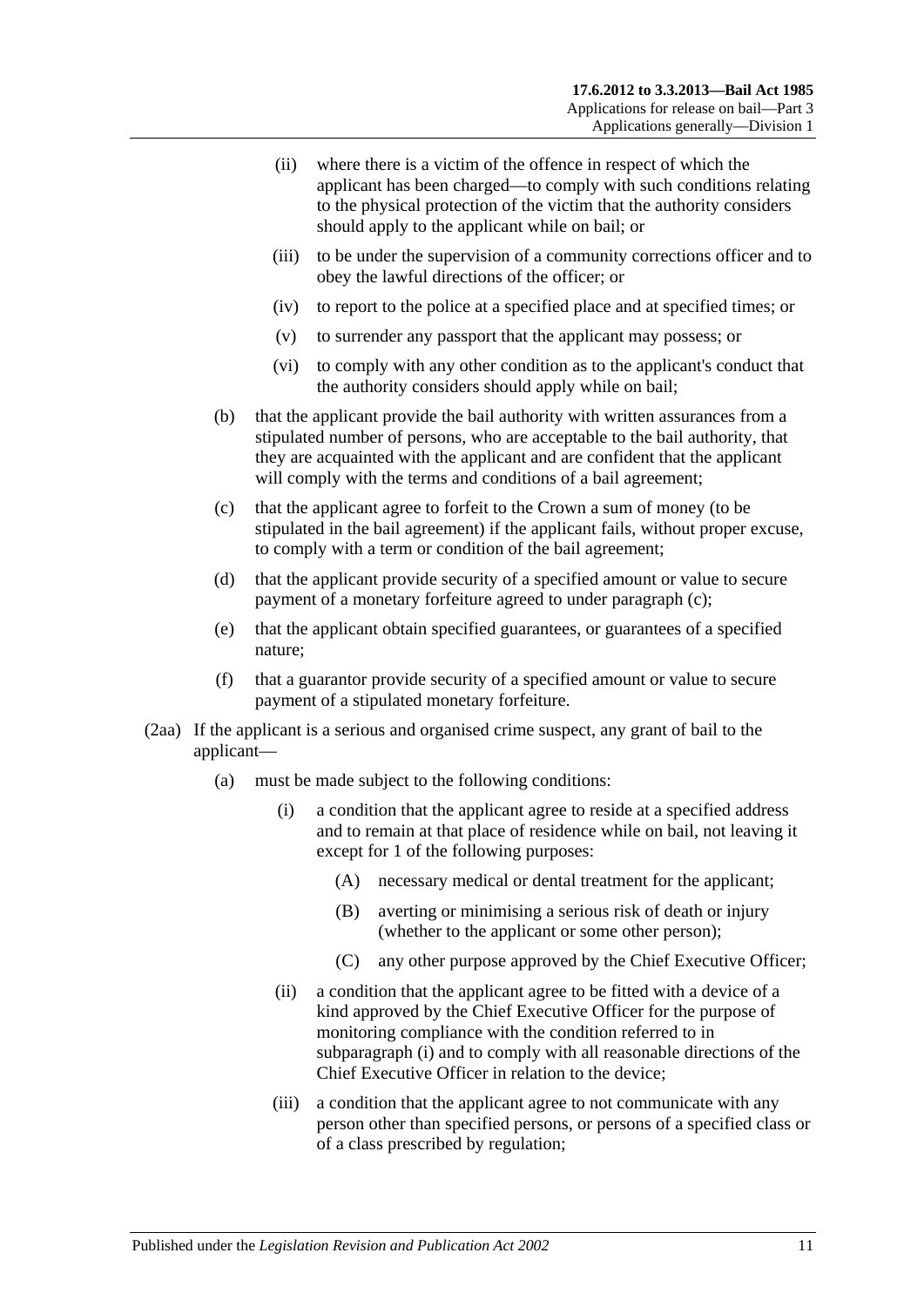- (iv) a condition that the applicant agree to only use for communication purposes, or be in possession of, such telephones, mobile phones, computers or other communication devices as may be specified; and
- (b) may not be made subject to the condition referred to in [subsection](#page-9-2)  $(2)(a)(ia)$ (but the bail authority may, subject to this section, impose any other condition referred to in [subsection](#page-9-1) (2)).
- (2a) In deciding on the conditions to be imposed in relation to a grant of bail, a bail authority should give special consideration to any submissions made by the Crown on behalf of a victim of the alleged offence.
- (3) A bail authority should not impose a condition under [subsection](#page-9-2)  $(2)(a)(ia)$  or [\(iii\)](#page-10-3) except on the application, or with the consent, of the Crown.
- (3a) Before a bail authority imposes a condition under [subsection](#page-9-2)  $(2)(a)(ia)$  or  $(2aa)(a)(i)$ , the bail authority should obtain a report (whether oral or in writing) from the Crown on
	- (a) in the case of a condition under [subsection](#page-9-2)  $(2)(a)(ia)$ —the appropriateness of such a condition being imposed in the applicant's case; or
	- (b) in the case of a condition under [subsection](#page-10-2)  $(2aa)(a)(i)$ —whether the place of residence proposed to be specified in the condition is appropriate in the applicant's case.
- (4) A condition (other than a condition as to the conduct of the applicant while on bail) must not be imposed under this section unless the condition is, in the opinion of the bail authority, reasonably necessary to ensure that the applicant complies with the bail agreement.
- (5) A financial condition must not be imposed under this section unless the bail authority is of the opinion that the object of ensuring that the applicant complies with the bail agreement cannot be properly secured by a non-financial condition or combination of non-financial conditions.
- (6) It is a condition of every bail agreement that the person released in pursuance of the agreement will not leave the State for any reason—
	- (a) if the person is under the supervision of a community corrections officer—without the permission of the Chief Executive (or his or her nominee) of the administrative unit of which the community corrections officer is an officer or employee;
	- (c) in any other case—without the permission of—
		- (i) a judge or magistrate; or
		- (ii) a member of the police force of or above the rank of sergeant or in charge of a police station.
- (7) A condition imposed under this section must be stipulated in the bail agreement.
- <span id="page-11-0"></span>(7a) Where it is a condition of a bail agreement that the person released in pursuance of the agreement will remain at a particular place of residence, a member of the police force or a community corrections officer authorised by the Minister for the purpose may enter the residence at any time for the purpose of ascertaining whether or not the person is complying with the condition.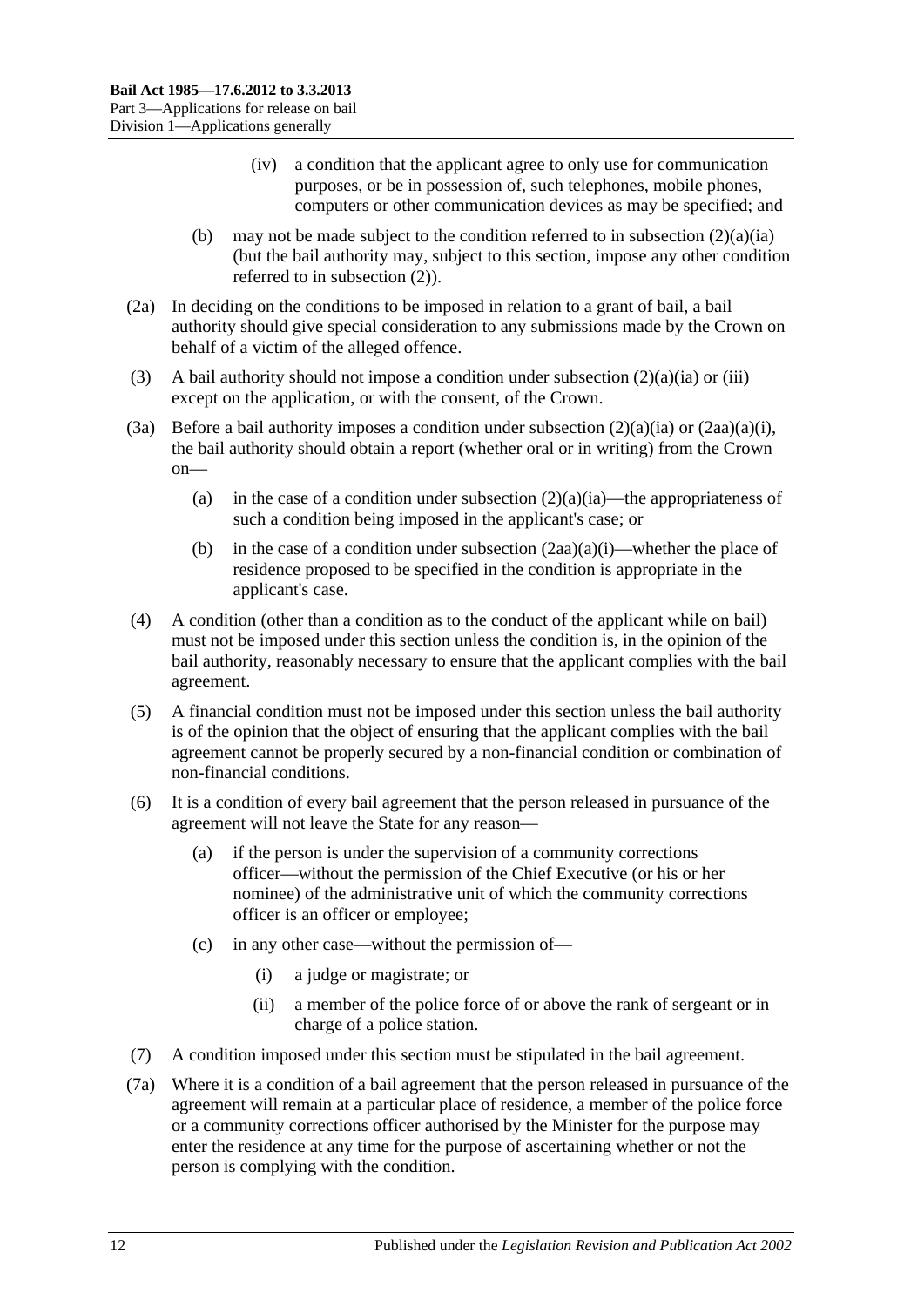(7b) A person must not hinder a person referred to in [subsection](#page-11-0) (7a) in the exercise of powers under that subsection.

Maximum penalty: \$2 500.

- (8) Where it is a condition of a bail agreement that the person released in pursuance of this agreement will be under the supervision of a community corrections officer and obey the lawful directions of that officer, the officer to whom the person is assigned for supervision may give reasonable directions—
	- (a) requiring that person to report to the officer on a regular basis; or
	- (b) requiring that person to notify the officer of any change in the person's place of residence, or in the person's employment; or
	- (c) on any other matter stipulated by the bail authority.
- <span id="page-12-1"></span>(9) Where—
	- (a) a bail authority imposes a condition under this section; but
	- (b) the applicant remains in custody because the condition is not fulfilled,

the applicant must (if he or she is not sooner released) be brought back before a bail authority for a review of the condition as soon as reasonably practicable and, in any event, within five working days after the condition is imposed.

- (10) A bail authority may, on a review of a condition under [subsection](#page-12-1)  $(9)$ 
	- (a) confirm the condition;
	- (b) vary the condition;
	- (c) revoke the condition;
	- (d) impose any other condition under this section that the bail authority thinks fit.
- (11) Where a bail authority imposes a condition requiring a person—
	- (a) to remain at a particular place of residence while on bail; or
	- (b) to be under the supervision of a community corrections officer,

the bail authority must ensure that a copy of the bail agreement is furnished to the relevant responsible Minister.

(12) A condition of bail may relate to a place or circumstances outside the State.

## <span id="page-12-0"></span>**12—Refusal of application**

- (1) Where a bail authority decides to refuse an application for release on bail, the bail authority must make a written record of the reasons for its decision.
- (2) The refusal of an application for release on bail does not preclude further applications.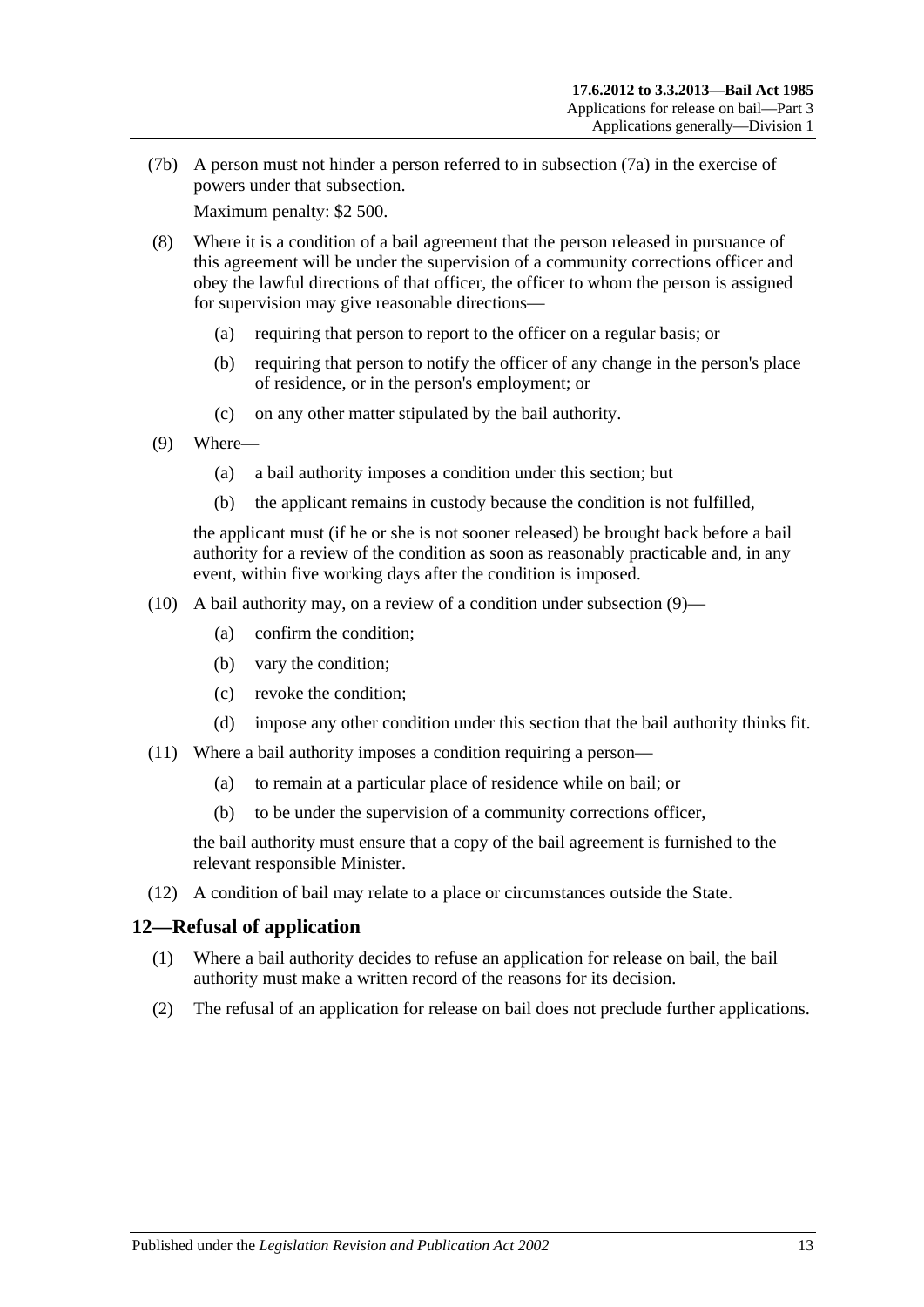## <span id="page-13-0"></span>**Division 2—Procedure on arrest**

### <span id="page-13-1"></span>**13—Procedure on arrest**

- (1) Where a member of the police force arrests a person who is, upon arrest, eligible to apply for release on bail, the member of the police force—
	- (a) must, as soon as reasonably practicable after delivering the arrested person to a police station after making the arrest, take reasonable steps to ensure that the arrested person and, where the arrested person is a child, any guardian who is present, understands that the arrested person is entitled to apply for release on bail under this Act; and
	- (b) must ensure that the arrested person and, where the arrested person is a child, any guardian who is present, receives—
		- (i) a written statement, in the prescribed form, explaining how, and to what authorities, an application for release on bail may be made under this Act; and
		- (ii) the appropriate form for making an application for release on bail.
- (2) An eligible person who is a child and has applied unsuccessfully to a member of the police force for release on bail must, if the child or a guardian so requests, be brought as soon as practicable before the Youth Court of South Australia for the purpose of making an application for release on bail.
- <span id="page-13-4"></span>(3) An eligible person who has been arrested on a charge of an offence must, if not released beforehand, be brought before the appropriate authority on the charge in relation to which he or she was arrested as soon as reasonably practicable on the next working day following the day of arrest but in any event not later than 4 p.m. on that day.
- (4) The appropriate authority before whom a person is brought under [subsection](#page-13-4) (3) must inquire whether that person desires to apply for release on bail and, if the person to whom the inquiry is directed answers affirmatively, the authority must afford the person a reasonable opportunity to apply for release on bail.
- (5) In this section—

*appropriate authority* means—

- (a) in relation to a child—the *Youth Court of South Australia*;
- (b) in any other case—the Magistrates Court.

## <span id="page-13-2"></span>**Part 4—Review of decisions of bail authorities**

## <span id="page-13-3"></span>**14—Review of decisions of bail authorities**

(1) A decision of a bail authority (not being the Supreme Court) is subject to review under this section.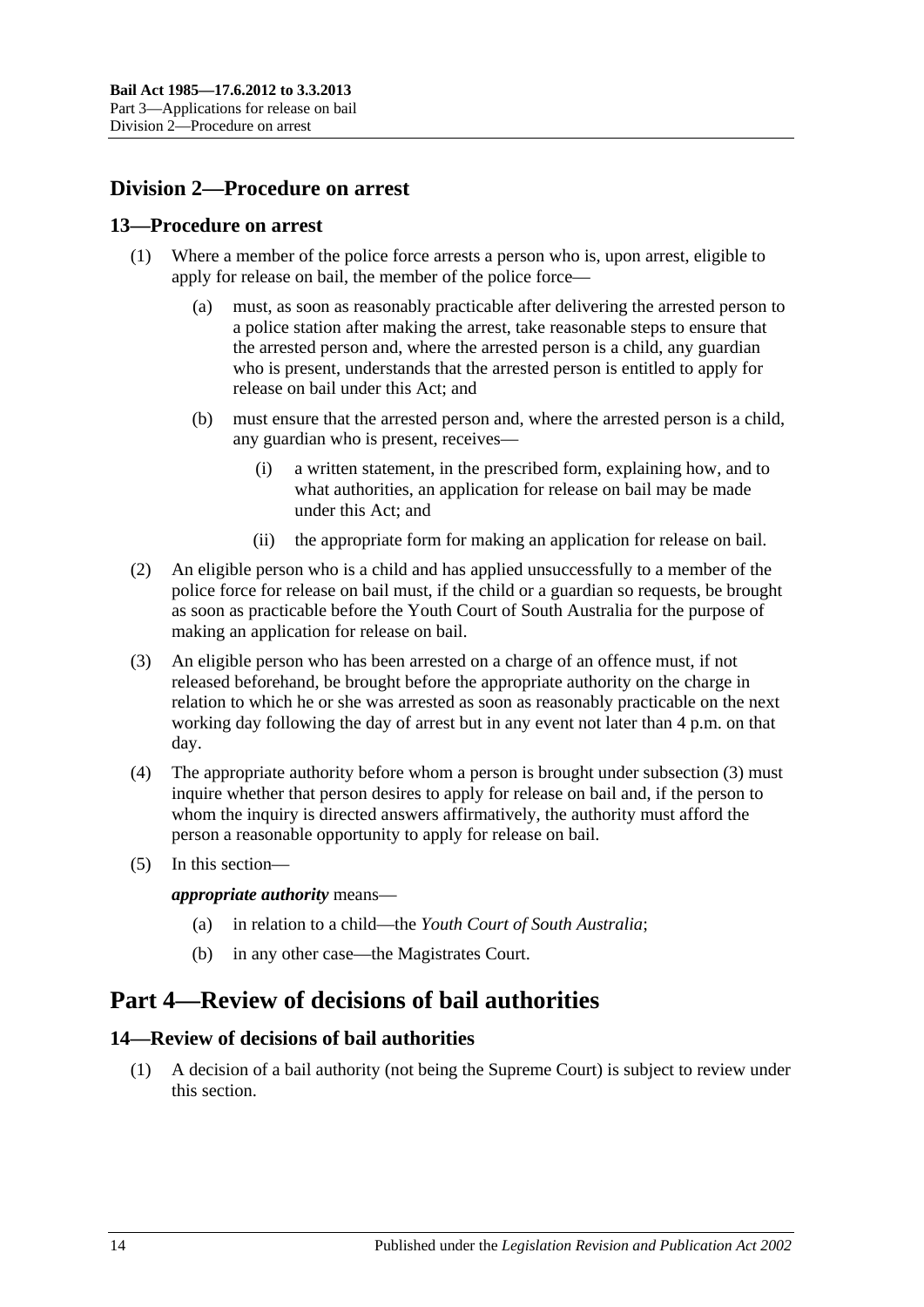- (2) A review may be carried out under this section on the application of the Crown, the person applying for release on bail or, where the person applying for release on bail is a child, the child or a guardian of the child—
	- (a) by the Supreme Court; or
	- (b) where the decision subject to review is a decision of a member of the police force or a court constituted of justices—by a magistrate.
- (3) On a review, the reviewing authority will reconsider the application for release on bail and may make any decision on that application that should, in the opinion of the reviewing authority, have been made in the first instance.
- (4) Where an application for review of a decision of a bail authority is made, the bail authority must furnish the reviewing authority with any documentary or other material in its possession that may be relevant to the review.
- (5) The reviewing authority must hear and determine an application under this section as expeditiously as possible.

## <span id="page-14-1"></span><span id="page-14-0"></span>**15—Telephone review**

- (1) Subject to this section, where—
	- (a) an application for release on bail is made to a member of the police force or a court constituted of justices; and
	- (b) the applicant is dissatisfied with the decision made on the application; and
	- (c) there is no magistrate in the vicinity immediately available to review the decision,

the member of the police force or the justices who made the decision must, on the written application of the applicant or, where the applicant is a child, on the written application of the child or a guardian of the child, contact a magistrate by telephone for the purpose of having the decision reviewed.

- (2) Where a magistrate is contacted under [subsection](#page-14-1) (1), the following provisions apply:
	- (a) the magistrate must make such inquiries as the magistrate thinks necessary to satisfy himself or herself of the genuineness of the application for review; and
	- (b) the member of the police force or justices who made the decision must explain to the magistrate—
		- (i) the circumstances of the application for bail; and
		- (ii) the nature of the decision made on the application; and
		- (iii) the reasons for that decision; and
	- (c) the magistrate must then speak with the person who applied for the bail or any legal practitioner representing or assisting that person, and any other person who may be present and who may, in the opinion of the magistrate, assist in explaining the circumstances of the particular case, for the purpose of ensuring that the magistrate is fully informed—
		- (i) of the grounds and circumstances of the application for bail; and
		- (ii) of the reasons for the applicant's dissatisfaction with the decision taken on the application; and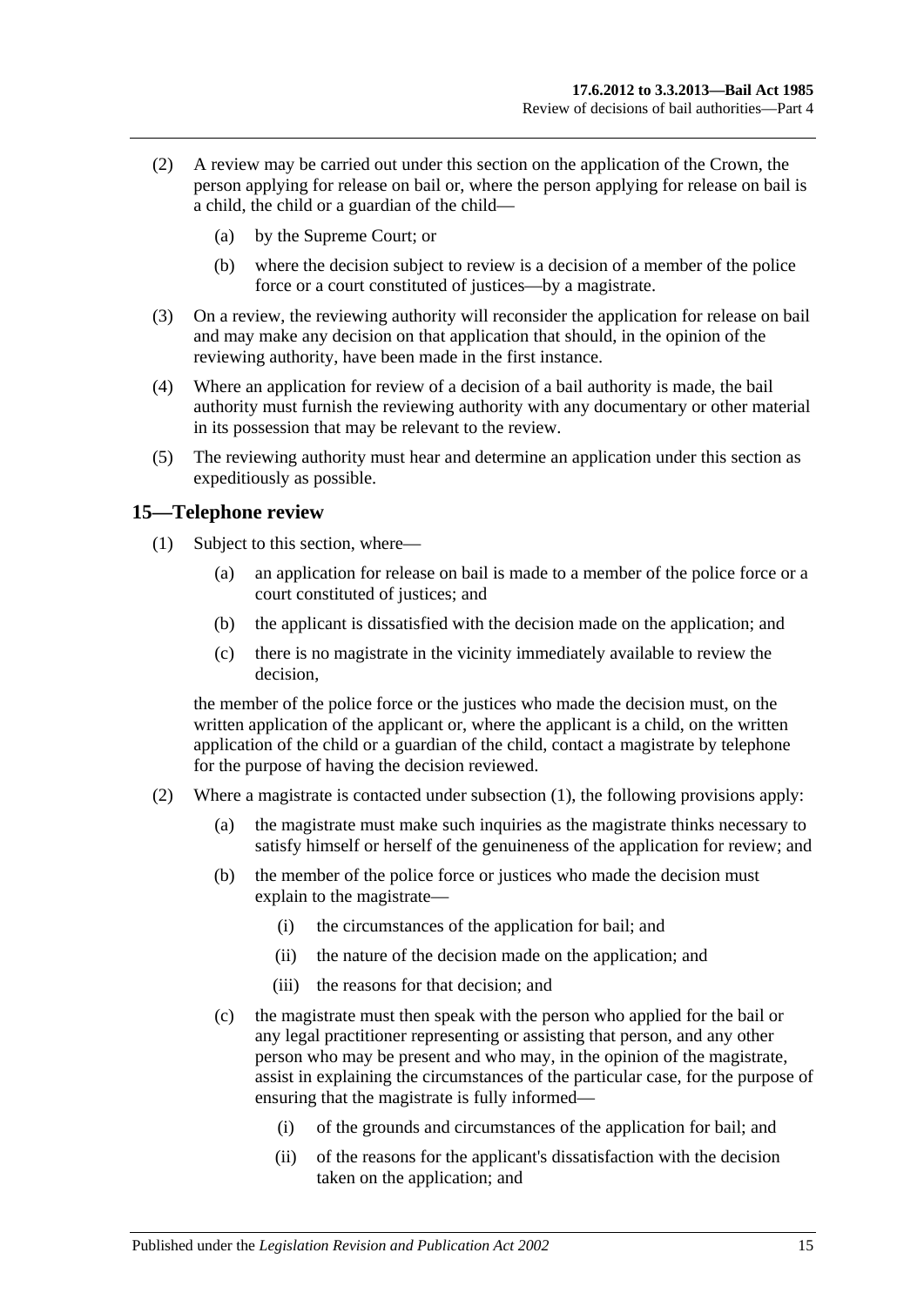- (iii) where the applicant is a child—of the circumstances of the child; and
- (d) if the decision that is the subject of the review was made by justices—the magistrate must then speak with the member of the police force who appeared before the justices and opposed the application for bail (if he or she is present and wishes to speak in relation to the application for review); and
- (e) the magistrate must then advise the member of the police force or justices who made the original decision of the decision on review, and bail must then be granted or refused in accordance with that decision.
- (3) This section does not apply in relation to a decision made on application to a member of the police force upon arrest where the arrested person (not being a child) can be brought before the Magistrates Court constituted of a magistrate not later than 4 p.m. on the next day following the day of arrest.

## <span id="page-15-0"></span>**15A—Review of magistrate's decision by Supreme Court**

- (1) Subject to this section, a decision of a magistrate on a review of a decision of a bail authority is subject to review by the Supreme Court.
- (2) A review may be carried out under this section on the application of the Crown, the person applying for release on bail or, where the person applying for release on bail is a child, the child or a guardian of the child.
- (3) A review under this section may only occur with the permission of the Supreme Court (which should only be granted where it appears that there may have been some error of law or fact).

### <span id="page-15-1"></span>**16—Stay of release on application for review**

- (1) Notwithstanding any other provision of this Act, where—
	- $(a)$
- (i) a bail authority decides to release a person on bail; or
- (ii) on a review by a magistrate of a decision to release a person on bail the magistrate decides to release the person on bail; and
- (b) a member of the police force or counsel appearing on behalf of the Crown immediately indicates that an application for review of the decision will be made under this Part,

the release must be deferred.

- <span id="page-15-2"></span>(2) The period of deferral ends when—
	- (a) the review is completed; or
	- (b) a member of the police force or some other person acting on behalf of the Crown files with the bail authority a notice that the Crown does not desire to proceed with the review; or
	- (c) 72 hours elapse,

whichever first occurs.

<span id="page-15-3"></span>(3) If a person is released pursuant to [subsection](#page-15-2) (2)(b) or [\(c\),](#page-15-3) the conditions of bail are those that would have applied had the person's release not been deferred.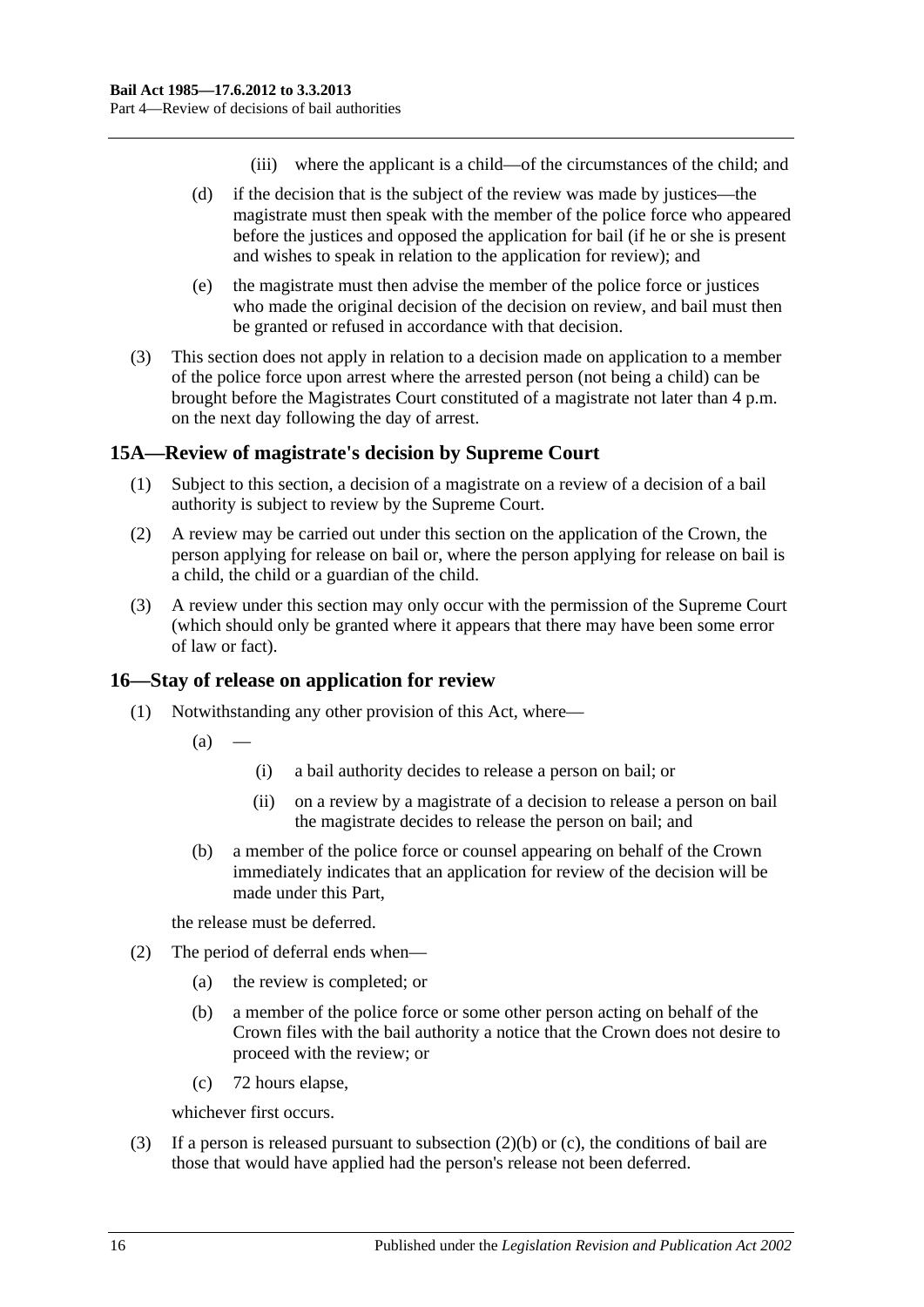## <span id="page-16-0"></span>**Part 5—Enforcement and termination of bail**

## <span id="page-16-1"></span>**17—Non-compliance with bail agreement constitutes offence**

(1) A person who, without reasonable excuse, contravenes or fails to comply with a term or condition of a bail agreement is guilty of an offence.

Maximum penalty: \$10 000 or imprisonment for 2 years.

- (2) A penalty imposed under this section must not exceed the maximum penalty that may be imposed for the principal offence.
- (3) A penalty imposed under this section is in addition to any pecuniary forfeiture that the convicted person suffers or may suffer in consequence of the offence.
- (4) A reference in this section to the principal offence is a reference to—
	- (a) the offence with which the person released on bail was charged; or
	- (b) where that person was charged with a number of offences—that one of the offences that attracts the highest penalty.

## <span id="page-16-2"></span>**17A—Guarantor must inform member of police force if person fails to comply with bail agreement**

Where a guarantor knows, or has reasonable cause to suspect, that the person released under the bail agreement has failed to comply with a term or condition of the agreement in relation to which his or her guarantee has been given, the guarantor must take reasonable steps to inform a member of the police force that the failure has, or may have, occurred.

Maximum penalty: \$1 250.

### <span id="page-16-3"></span>**18—Arrest of eligible person on non-compliance with bail agreement**

- (1) Where it appears to a court or justice that a person released on bail has contravened or failed to comply with a term or condition of a bail agreement, it may—
	- (a) cancel the right of the person to be at liberty in pursuance of the agreement; and
	- (b) if it appears necessary or desirable to do so—issue a warrant for the person's arrest.
- <span id="page-16-4"></span>(2) A member of the police force may arrest without warrant a person released on bail if he or she has reasonable grounds for believing that the person—
	- (a) intends to abscond; or
	- (b) is contravening or failing to comply with a bail agreement; or
	- (c) has contravened or failed to comply with a bail agreement.
- (3) A person who is arrested without warrant pursuant to [subsection](#page-16-4) (2) must, after being delivered into custody at a police station, be brought as soon as practicable before—
	- (a) the court before which the person is bound to appear; or
	- (b) the Magistrates Court.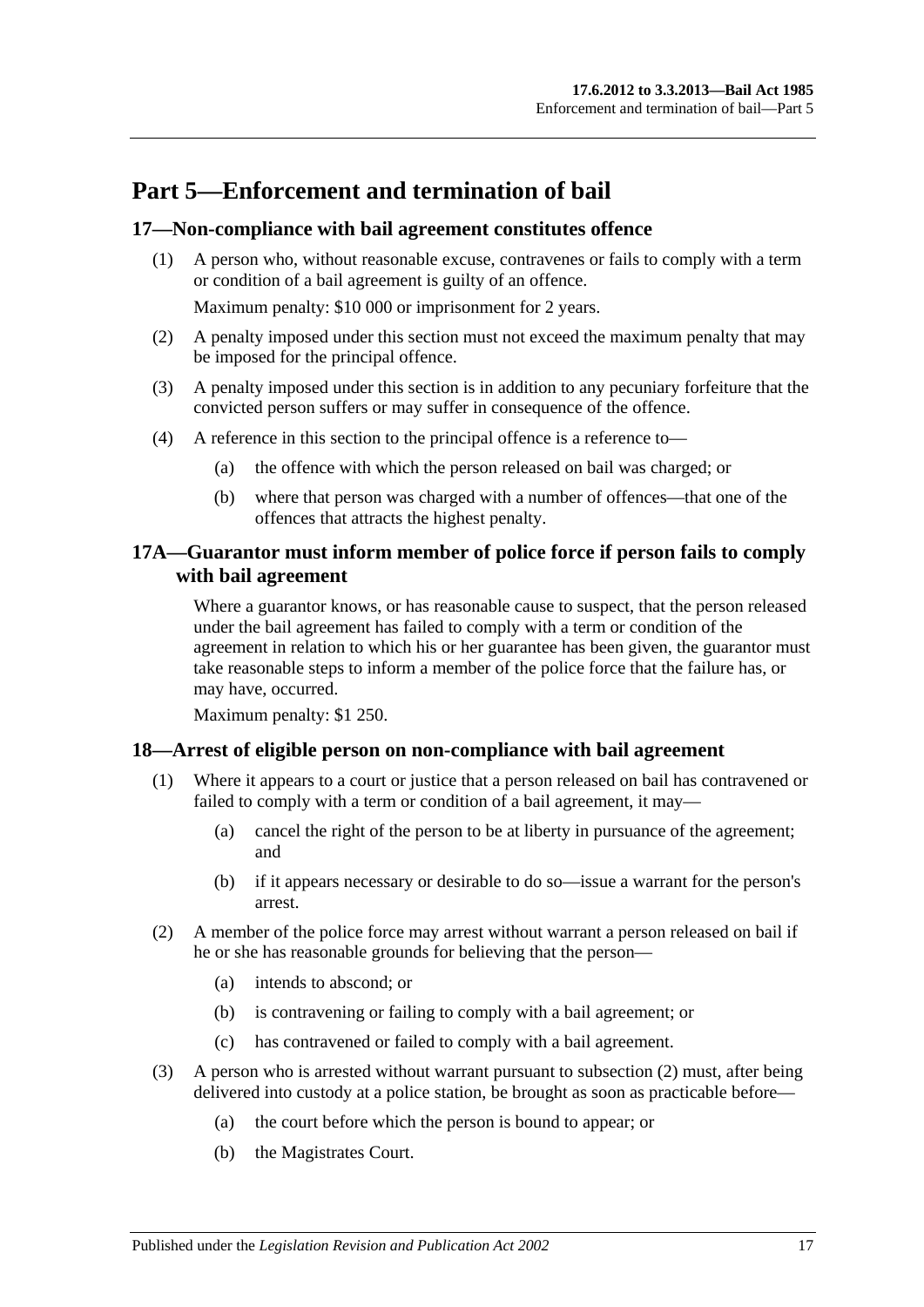### <span id="page-17-3"></span><span id="page-17-0"></span>**19—Estreatment**

- (1) Where a person who has been released in pursuance of a bail agreement contravenes or fails to comply with a term or condition of the agreement—
	- (a) the court before which that person is bound to appear; or
	- (b) the Magistrates Court,

may on the application of the Crown, or on its own initiative, order that a pecuniary forfeiture stipulated in a bail agreement or a guarantee be carried into effect.

- (2) An order for pecuniary forfeiture under [subsection](#page-17-3) (1) may provide that the order is not to be carried into effect until a subsequent day to be fixed by the court making the order.
- (3) Where a court makes an order under this section, the court may at any time for any sufficient reason on the application of the person in relation to whom the order is made, or on its own initiative—
	- (a) reduce the amount of the forfeiture as stipulated in the bail agreement or guarantee; or
	- (b) rescind its order.
- (3a) A court that makes an order under this section may allow time for payment of the amount forfeited and, if appropriate, direct that the amount be paid in instalments.
- (4) The amount of a pecuniary forfeiture that is carried into effect pursuant to an order under this section may be recovered as a fine.

### <span id="page-17-1"></span>**19A—Arrest of person who is serious and organised crime suspect**

Where it appears to a court that—

- (a) the matters referred to in section  $3A(1)(a)$ , [\(b\)](#page-2-2) and [\(c\)](#page-2-3) apply in relation to a person who has been released on bail; but
- (b) no application was made by a police officer to the bail authority for a determination to that effect,

the court may—

- (c) cancel the right of the person to be at liberty in pursuance of the agreement; and
- (d) if it appears necessary or desirable to do so—issue a warrant for the person's arrest.

### <span id="page-17-2"></span>**20—Termination of bail agreement**

When a person who is on bail is sentenced, or discharged without sentence, the bail agreement and guarantees (if any) terminate.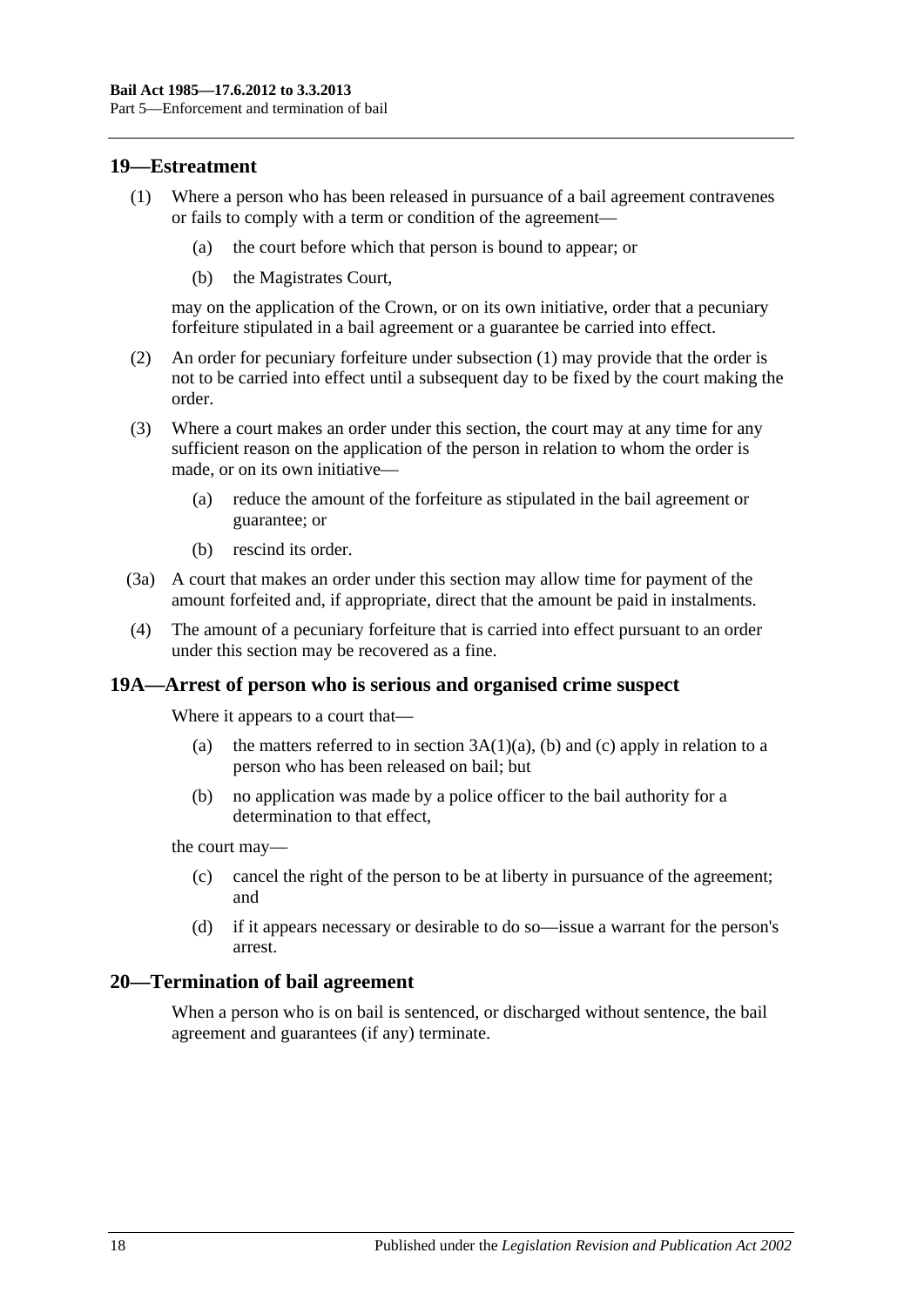## <span id="page-18-0"></span>**Part 6—Miscellaneous**

## <span id="page-18-1"></span>**21—Evidence**

An apparently genuine document purporting to be a bail agreement or guarantee, or a copy of a bail agreement or guarantee, will be accepted by any court or justice as evidence of the bail agreement or guarantee and of its terms and conditions.

## <span id="page-18-2"></span>**21A—Applications on behalf of the Crown**

An application may be made or a consent given under this Act on behalf of the Crown  $bv$ —

- (a) the Director of Public Prosecutions; or
- (b) a person acting on the instructions of the Crown; or
- (c) any member of the police force.

### <span id="page-18-3"></span>**21B—Intervention programs**

- (1) When a court releases a person who has been charged with an offence on bail, the court may make it a condition of the bail agreement that the person undertake an intervention program.
- (2) However—
	- (a) if the person does not agree to the imposition of such a condition, the court cannot impose it; and
	- (b) before the court imposes such a condition the court must satisfy itself that—
		- (i) the person is eligible for the services to be included on the program in accordance with applicable eligibility criteria (if any); and
		- (ii) those services are available for the person at a suitable time and place.
- (3) The court may make appropriate orders for assessment of the person to determine—
	- (a) a form of intervention program that is appropriate for the person; and
	- (b) the person's eligibility for the services included on the program,

and may release the person on bail on condition that he or she undertake the assessment as ordered.

- <span id="page-18-4"></span>(4) Where a bail agreement contains a condition under this section—
	- (a) the person released on bail under the agreement must comply with conditions regulating his or her participation in the assessment or intervention program notified from time to time by the person's case manager; and
	- (b) a failure to comply with a requirement under [paragraph](#page-18-4) (a) may be regarded as a breach of a condition of the bail agreement.
- (5) The court may, at any time, on application by a person released on bail on condition that he or she participate in an assessment or intervention program, make an order revoking or varying the condition.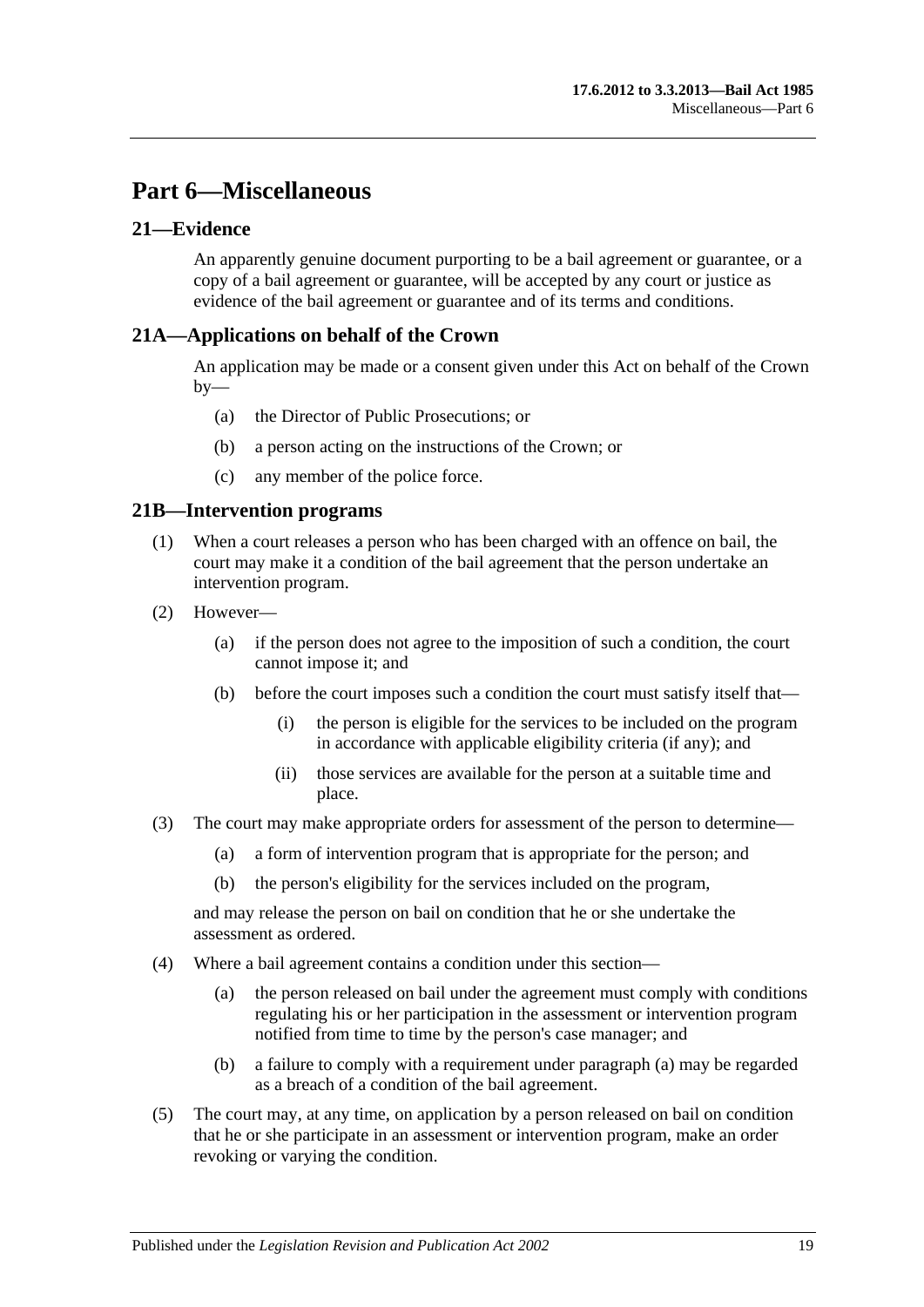- (6) If an intervention program manager considers that—
	- (a) a person has failed to comply with a condition regulating the person's participation in an assessment or intervention program; and
	- (b) the failure to comply (of itself or in connection with other matters) suggests that the person is unwilling to participate in the assessment or program as directed,

the manager must refer the matter to the court and the court must then determine whether the failure to comply constitutes a breach of the bail agreement.

- (7) A certificate apparently signed—
	- (a) by an intervention program manager as to—
		- (i) whether the services to be included on a program are available for a particular person and, if so, when they will be available; or
		- (ii) whether a particular person is eligible for the services to be included on a program; or
	- (b) by a case manager as to whether a particular person has complied with conditions regulating his or her participation in an assessment or intervention program,

is admissible as evidence of the matter so certified.

### <span id="page-19-0"></span>**21C—Power of delegation—intervention program manager**

- (1) An intervention program manager may, by instrument in writing, delegate a power or function under this Act—
	- (a) to a particular person; or
	- (b) to the person for the time being occupying a particular position.
- (2) A power or function so delegated under this section may, if the instrument of delegation so provides, be further delegated.
- (3) A delegation—
	- (a) may be absolute or conditional; and
	- (b) does not derogate from the power of the delegator to act in a matter; and
	- (c) is revocable at will.

### <span id="page-19-1"></span>**22—False information on bail applications**

A person who provides false information in an application for release on bail knowing it to be false is guilty of an offence.

Maximum penalty: \$1 250.

### <span id="page-19-2"></span>**23—Period of release on bail not to count as part of sentence**

Where a person under sentence of imprisonment is released on bail pending the hearing and determination of an appeal, the period of release does not count as part of the sentence.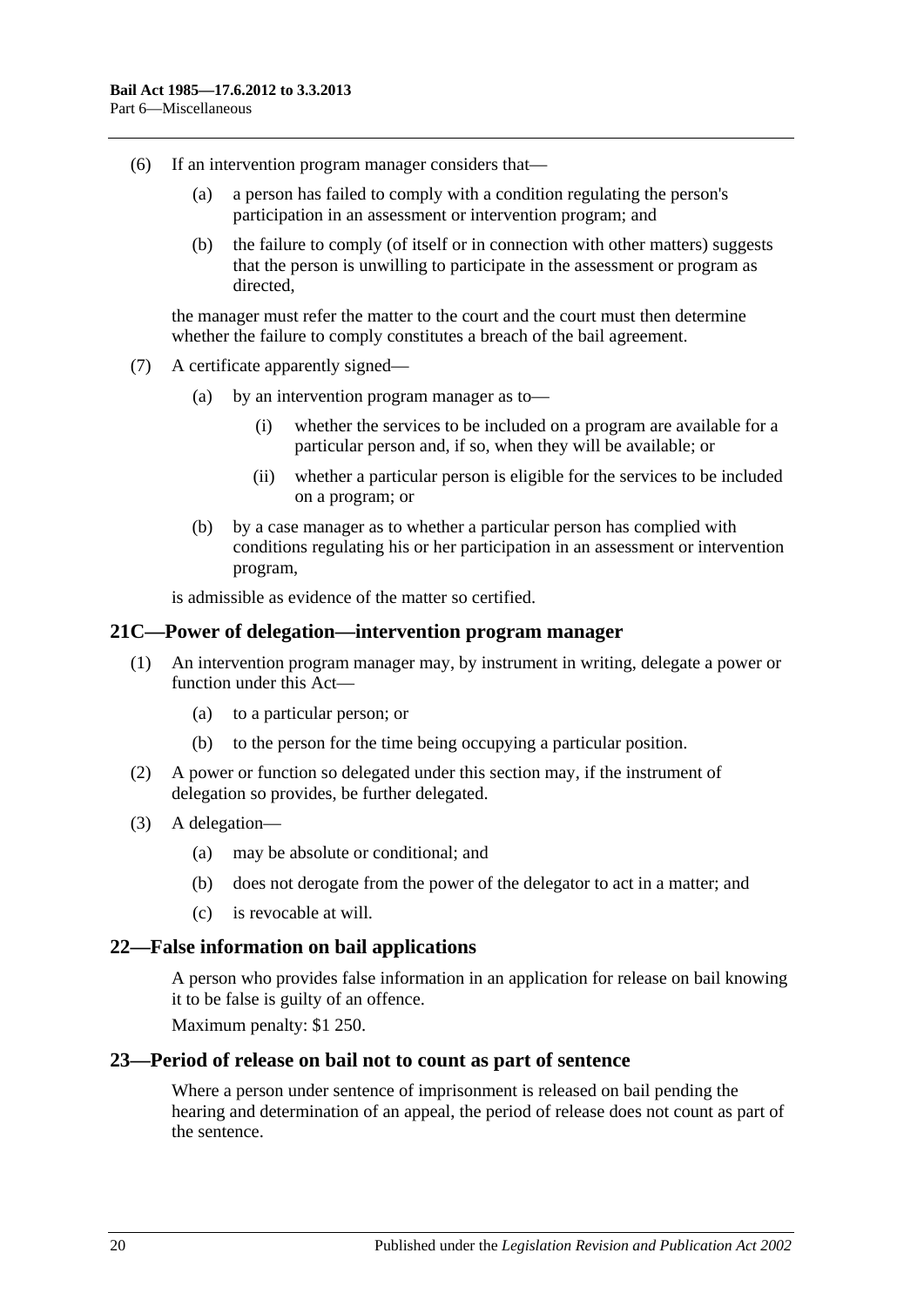### <span id="page-20-0"></span>**23A—Bail authority to consider intervention orders**

- (1) If a police officer or a person representing the Crown in bail proceedings is made aware that the victim of the alleged offence, or a person otherwise connected with proceedings for the alleged offence, feels a need for protection from the alleged offender or any other person associated with the alleged offender—
	- (a) the police officer or other person must ensure that the perceived need for protection is brought to the attention of the bail authority; and
	- (b) the bail authority must consider—
		- (i) if the bail authority is a court—whether to issue an intervention order in accordance with this section; or
		- (ii) in any other case—whether to apply to the Magistrates Court for an intervention order under the *[Intervention Orders \(Prevention of](http://www.legislation.sa.gov.au/index.aspx?action=legref&type=act&legtitle=Intervention%20Orders%20(Prevention%20of%20Abuse)%20Act%202009)  [Abuse\) Act](http://www.legislation.sa.gov.au/index.aspx?action=legref&type=act&legtitle=Intervention%20Orders%20(Prevention%20of%20Abuse)%20Act%202009) 2009*.
- (2) If an applicant for bail is a serious and organised crime suspect, the bail authority must, on its own initiative, consider—
	- (a) if the bail authority is a court—whether to issue an intervention order in accordance with this section; or
	- (b) in any other case—whether to apply to the Magistrates Court for an intervention order under the *[Intervention Orders \(Prevention of Abuse\)](http://www.legislation.sa.gov.au/index.aspx?action=legref&type=act&legtitle=Intervention%20Orders%20(Prevention%20of%20Abuse)%20Act%202009)  Act [2009](http://www.legislation.sa.gov.au/index.aspx?action=legref&type=act&legtitle=Intervention%20Orders%20(Prevention%20of%20Abuse)%20Act%202009)*.
- (3) A court may, when determining a bail application, exercise the powers of the Magistrates Court to issue against the applicant or any person associated with the applicant, an intervention order under the *[Intervention Orders \(Prevention of Abuse\)](http://www.legislation.sa.gov.au/index.aspx?action=legref&type=act&legtitle=Intervention%20Orders%20(Prevention%20of%20Abuse)%20Act%202009)  Act [2009](http://www.legislation.sa.gov.au/index.aspx?action=legref&type=act&legtitle=Intervention%20Orders%20(Prevention%20of%20Abuse)%20Act%202009)* as if an application had been made under that Act against the applicant or other person.
- (4) An order issued under this section has effect as an intervention order under the *[Intervention Orders \(Prevention of Abuse\) Act](http://www.legislation.sa.gov.au/index.aspx?action=legref&type=act&legtitle=Intervention%20Orders%20(Prevention%20of%20Abuse)%20Act%202009) 2009*.

### <span id="page-20-1"></span>**24—Act not to affect provisions relating to intervention and restraining orders**

Except as provided in [section](#page-20-0) 23A, nothing in this Act affects the operation of—

- (a) the *[Intervention Orders \(Prevention of Abuse\) Act](http://www.legislation.sa.gov.au/index.aspx?action=legref&type=act&legtitle=Intervention%20Orders%20(Prevention%20of%20Abuse)%20Act%202009) 2009*; or
- (b) the provisions of the *[Summary Procedure Act](http://www.legislation.sa.gov.au/index.aspx?action=legref&type=act&legtitle=Summary%20Procedure%20Act%201921) 1921* relating to restraining orders.

### <span id="page-20-2"></span>**25—Non-application of 48 Geo. III c. 58 in this State**

The Act of the Imperial Parliament 48 Geo. III c. 58 has no further force or effect in this State.

### <span id="page-20-3"></span>**26—Regulations**

The Governor may make such regulations as are contemplated by this Act or as are necessary or expedient for the purposes of this Act.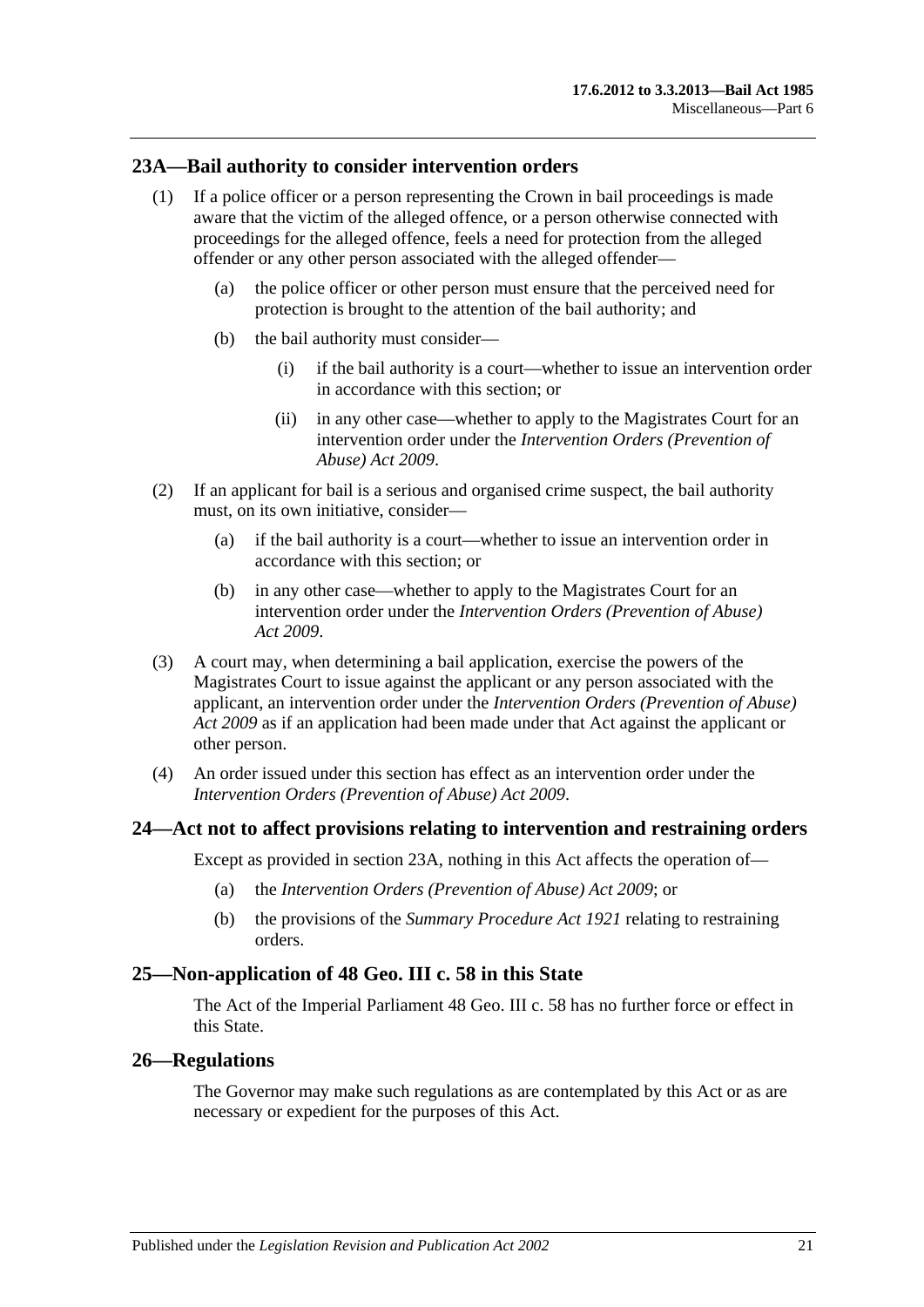## <span id="page-21-0"></span>**Legislative history**

## **Notes**

- Amendments of this version that are uncommenced are not incorporated into the text.
- Please note—References in the legislation to other legislation or instruments or to titles of bodies or offices are not automatically updated as part of the program for the revision and publication of legislation and therefore may be obsolete.
- Earlier versions of this Act (historical versions) are listed at the end of the legislative history.
- For further information relating to the Act and subordinate legislation made under the Act see the Index of South Australian Statutes or www.legislation.sa.gov.au.

## **Principal Act and amendments**

New entries appear in bold.

| Year | N <sub>0</sub> | Title                                                                                           | Assent     | Commencement                                                       |
|------|----------------|-------------------------------------------------------------------------------------------------|------------|--------------------------------------------------------------------|
| 1985 | 5              | <b>Bail Act 1985</b>                                                                            | 7.3.1985   | 7.7.1985 (Gazette 9.5.1985 p1399)                                  |
| 1986 | 33             | Statutes Amendment (Children's Bail) 10.4.1986<br>Act 1986                                      |            | 30.3.1987 (Gazette 26.2.1987 p440)                                 |
| 1987 | 32             | <b>Bail Act Amendment Act 1987</b>                                                              | 23.4.1987  | 4.10.1987 (Gazette 30.7.1987 p273)                                 |
| 1990 | 23             | <b>Statute Law Revision Act 1990</b>                                                            | 26.4.1990  | Sch 2-29.6.1990 (Gazette 14.6.1990<br>p1606                        |
| 1991 | 49             | <b>Director of Public Prosecutions</b><br>Act 1991                                              | 21.11.1991 | 6.7.1992 (Gazette 25.6.1992 p1869)                                 |
| 1991 | 69             | <b>Statutes Repeal and Amendment</b><br>(Courts) Act 1991                                       | 12.12.1991 | 6.7.1992 (Gazette 2.7.1992 p209)                                   |
| 1993 | 62             | <b>Statutes Amendment (Courts)</b><br>Act 1993                                                  | 27.5.1993  | ss 19-23-1.7.1993 (Gazette 24.6.1993<br>p2047)                     |
| 1993 | 94             | <b>Statutes Repeal and Amendment</b><br>(Children's Protection and Young<br>Offenders) Act 1993 | 4.11.1993  | 1.1.1994 (Gazette 4.11.1993 p2177)                                 |
| 1994 | 22             | Domestic Violence Act 1994                                                                      | 26.5.1994  | 1.8.1994 (Gazette 14.7.1994 p68)                                   |
| 1995 | 27             | <b>Statutes Amendment</b><br>(Attorney-General's Portfolio)<br>Act 1995                         | 27.4.1995  | ss 4-11-10.7.1995 (Gazette 29.6.1995)<br>p2973)                    |
| 1996 | 67             | <b>Statutes Amendment</b><br>(Attorney-General's Portfolio)<br>Act 1996                         | 15.8.1996  | ss 4 & 5-17.10.1996 (Gazette<br>17.10.1996 p1361)                  |
| 1999 | 42             | <b>Statutes Amendment and Repeal</b><br>(Justice Portfolio) Act 1999                            | 5.8.1999   | Pt 3 (ss $5-10$ )-1.9.2000 (Gazette<br>11.5.2000 p2472)            |
| 2005 | 49             | <b>Statutes Amendment (Intervention</b><br>Programs and Sentencing Procedures)<br>Act 2005      | 27.10.2005 | Pt 2 (ss 4 & 5) and Sch 1-19.12.2005<br>(Gazette 15.12.2005 p4326) |
| 2005 | 56             | Justices of the Peace Act 2005                                                                  | 17.11.2005 | Sch 2 (cl 7)-1.7.2006 (Gazette<br>22.6.2006 p2012)                 |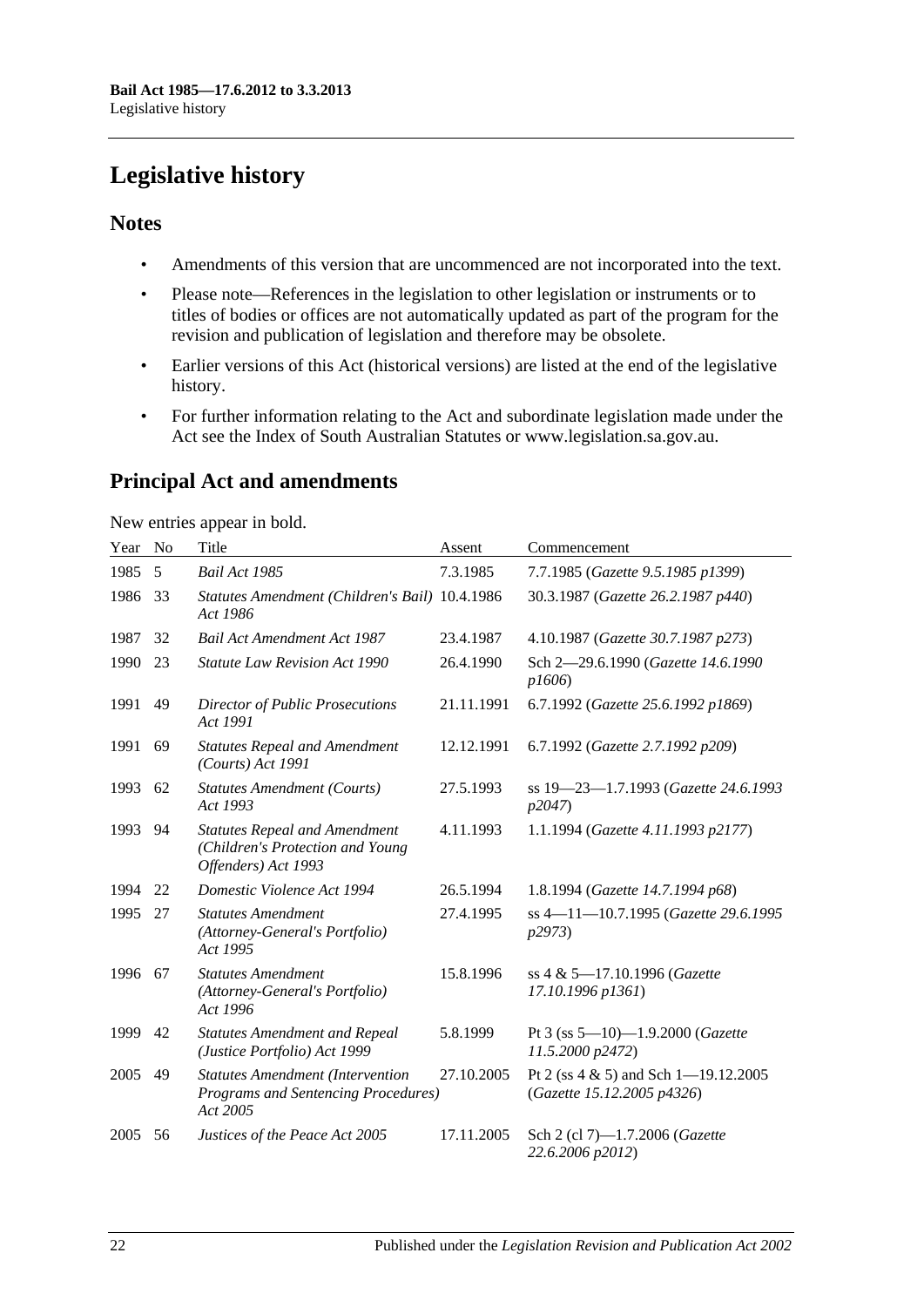| 81 | Statutes Amendment (Vehicle and<br>Vessel Offences) Act 2005                     | 8.12.2005  | Pt 3 (s 13)–30.7.2006 ( <i>Gazette</i><br>27.7.2006 p2400)           |
|----|----------------------------------------------------------------------------------|------------|----------------------------------------------------------------------|
| 17 | <b>Statutes Amendment (New Rules of</b><br>Civil Procedure) Act 2006             | 6.7.2006   | Pt 11 (ss $45-47$ ) $-4.9.2006$ ( <i>Gazette</i><br>17.8.2006 p2831) |
| 48 | <b>Statutes Amendment (Victims of</b><br>Crime) Act 2007                         | 8.11.2007  | Pt 2 (s 4)-17.7.2008 ( <i>Gazette 17.7.2008</i><br><i>p3372</i> )    |
|    | Serious and Organised Crime<br>(Control) Act 2008                                | 15.5.2008  | Sch 1 (cl 2)—4.9.2008 (Gazette 4.9.2008<br><i>p4227</i> )            |
| 18 | Cross-border Justice Act 2009                                                    | 21.5.2009  | Sch 1 (cl 2)-1.11.2009 (Gazette<br>29.10.2009 p4982)                 |
| 73 | Bail (Arson) Amendment Act 2009                                                  | 10.12.2009 | 10.12.2009                                                           |
| 85 | Intervention Orders (Prevention of<br>Abuse) Act 2009                            | 10.12.2009 | Sch 1 (cll 2-4)-9.12.2011 ( <i>Gazette</i><br>20.10.2011 p4269)      |
|    | <b>Statutes Amendment (Serious and</b><br><i><b>Organised Crime</b></i> Act 2012 | 10.5.2012  | Pt 3 (ss $8-16$ )-17.6.2012 (Gazette<br>14.6.2012 p2756              |
|    | Offences) Act 2012                                                               |            | Pt 2 (ss $4-7$ ) $-4.3.2013$ ( <i>Gazette</i><br>21.2.2013 p485)     |
|    | -13<br>2012 12<br>-33                                                            |            | <b>Statutes Amendment (Serious Firearm 27.9.2012</b>                 |

## **Provisions amended**

New entries appear in bold.

Entries that relate to provisions that have been deleted appear in italics.

| Provision                                 | How varied                                         | Commencement |
|-------------------------------------------|----------------------------------------------------|--------------|
| Pt <sub>1</sub>                           |                                                    |              |
| s <sub>2</sub>                            | deleted by $23/1990 s 3(1)$ (Sch 2)                | 29.6.1990    |
| s(1)                                      |                                                    |              |
| s(3(1))                                   | s 3 redesignated as s $3(1)$ by $33/1986$ s $3(c)$ | 30.3.1987    |
| case manager                              | inserted by $49/2005$ s $4(1)$                     | 19.12.2005   |
| <b>Chief Executive</b><br><b>Officer</b>  | inserted by $12/2012$ s $8(1)$                     | 17.6.2012    |
| child                                     | inserted by $33/1986$ s $3(a)$                     | 30.3.1987    |
| community<br>corrections officer          | inserted by $42/1999$ s 5                          | 1.9.2000     |
| guardian                                  | inserted by $33/1986$ s 3(b)                       | 30.3.1987    |
| intervention<br>program                   | inserted by $49/2005$ s $4(2)$                     | 19.12.2005   |
| intervention<br>program manager           | inserted by $49/2005$ s $4(2)$                     | 19.12.2005   |
| serious and<br>organised crime<br>offence | inserted by $12/2012$ s $8(2)$                     | 17.6.2012    |
| serious and<br>organised crime<br>suspect | inserted by 12/2012 s 8(2)                         | 17.6.2012    |
| victim                                    | amended by 32/1987 s 3                             | 4.10.1987    |
| s(2)                                      | inserted by $33/1986$ s $3(c)$                     | 30.3.1987    |
|                                           | amended by 23/1990 s 3(1) (Sch 2)                  | 29.6.1990    |
|                                           |                                                    |              |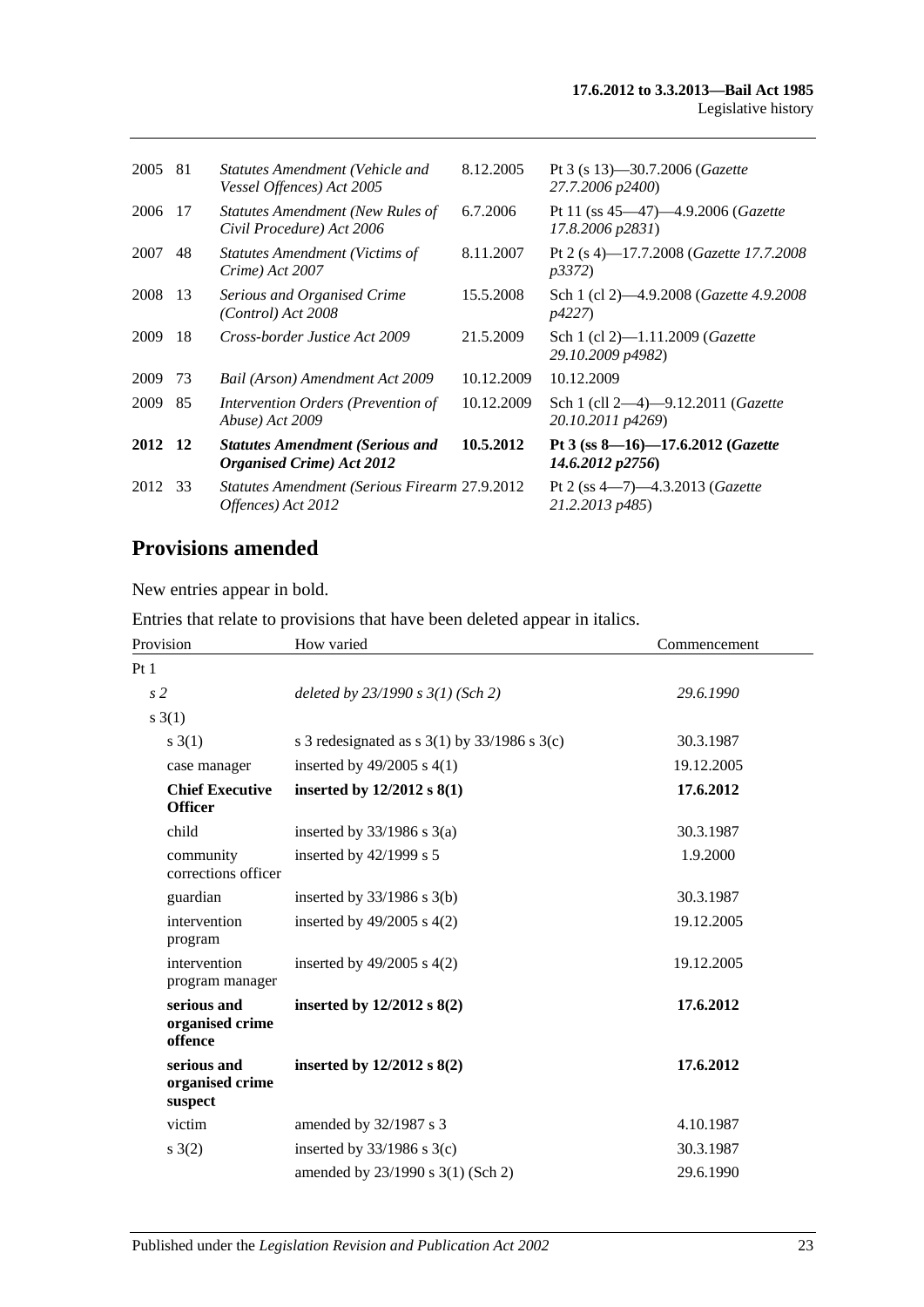#### **Bail Act 1985—17.6.2012 to 3.3.2013** Legislative history

| s3A                | inserted by 12/2012 s 9                                  | 17.6.2012  |
|--------------------|----------------------------------------------------------|------------|
| s <sub>4</sub>     |                                                          |            |
| s(4(1))            | s 4 amended by $33/1986$ s 3(d)                          | 30.3.1987  |
|                    | s 4 amended and redesignated as s 4(1) by<br>32/1987 s 4 | 4.10.1987  |
|                    | amended by 23/1990 s 3(1) (Sch 2)                        | 29.6.1990  |
|                    | amended by 62/1993 s 19                                  | 1.7.1993   |
|                    | amended by 12/2012 s 10(1)                               | 17.6.2012  |
| s(4(a))            | inserted by 12/2012 s 10(2)                              | 17.6.2012  |
| s(4(2)             | inserted by $32/1987$ s 4(c)                             | 4.10.1987  |
| s <sub>5</sub>     |                                                          |            |
| s 5(1)             | amended by 32/1987 s 5                                   | 4.10.1987  |
|                    | amended by 23/1990 s 3(1) (Sch 2)                        | 29.6.1990  |
|                    | amended by 62/1993 s 20                                  | 1.7.1993   |
|                    | amended by 27/1995 s 4                                   | 10.7.1995  |
|                    | amended by $67/1996$ s $4(a)$                            | 17.10.1996 |
|                    | amended by 56/2005 Sch 2 cl 7                            | 1.7.2006   |
| $s\ 5(2)$          | substituted by $67/1996$ s $4(b)$                        | 17.10.1996 |
| Pt 2               |                                                          |            |
| s <sub>6</sub>     |                                                          |            |
| s(6(1))            | amended by 23/1990 s 3(1) (Sch 2)                        | 29.6.1990  |
|                    | amended by $62/1993$ s $21(a)$                           | 1.7.1993   |
|                    | amended by 42/1999 s 6                                   | 1.9.2000   |
| s(6(1a))           | inserted by $33/1986$ s 3(e)                             | 30.3.1987  |
|                    | amended by 23/1990 s 3(1) (Sch 2)                        | 29.6.1990  |
| s(6(1b))           | inserted by $62/1993$ s $21(b)$                          | 1.7.1993   |
| s(6(3))            | substituted by 32/1987 s 6                               | 4.10.1987  |
| s 6(4)             | substituted by 32/1987 s 6                               | 4.10.1987  |
|                    | amended by 17/2006 s 45                                  | 4.9.2006   |
| s(6(5)             | inserted by 32/1987 s 6                                  | 4.10.1987  |
| s 7                |                                                          |            |
| s(7(1)             | amended by 23/1990 s 3(1) (Sch 2)                        | 29.6.1990  |
| s $7(3)$ and $(4)$ | substituted by 32/1987 s 7                               | 4.10.1987  |
| s $7(5)$ and $(6)$ | inserted by 32/1987 s 7                                  | 4.10.1987  |
| Pt 3               |                                                          |            |
| s <sub>8</sub>     |                                                          |            |
| s(1)               | substituted by 32/1987 s 8                               | 4.10.1987  |
| s(8(1a))           | inserted by 32/1987 s 8                                  | 4.10.1987  |
|                    | amended by 23/1990 s 3(1) (Sch 2)                        | 29.6.1990  |
| 8(2)               | amended by 23/1990 s 3(1) (Sch 2)                        | 29.6.1990  |
| s(2a)              | inserted by $33/1986$ s 3(f)                             | 30.3.1987  |
| s(3)               | amended by 23/1990 s 3(1) (Sch 2)                        | 29.6.1990  |
| s 9                |                                                          |            |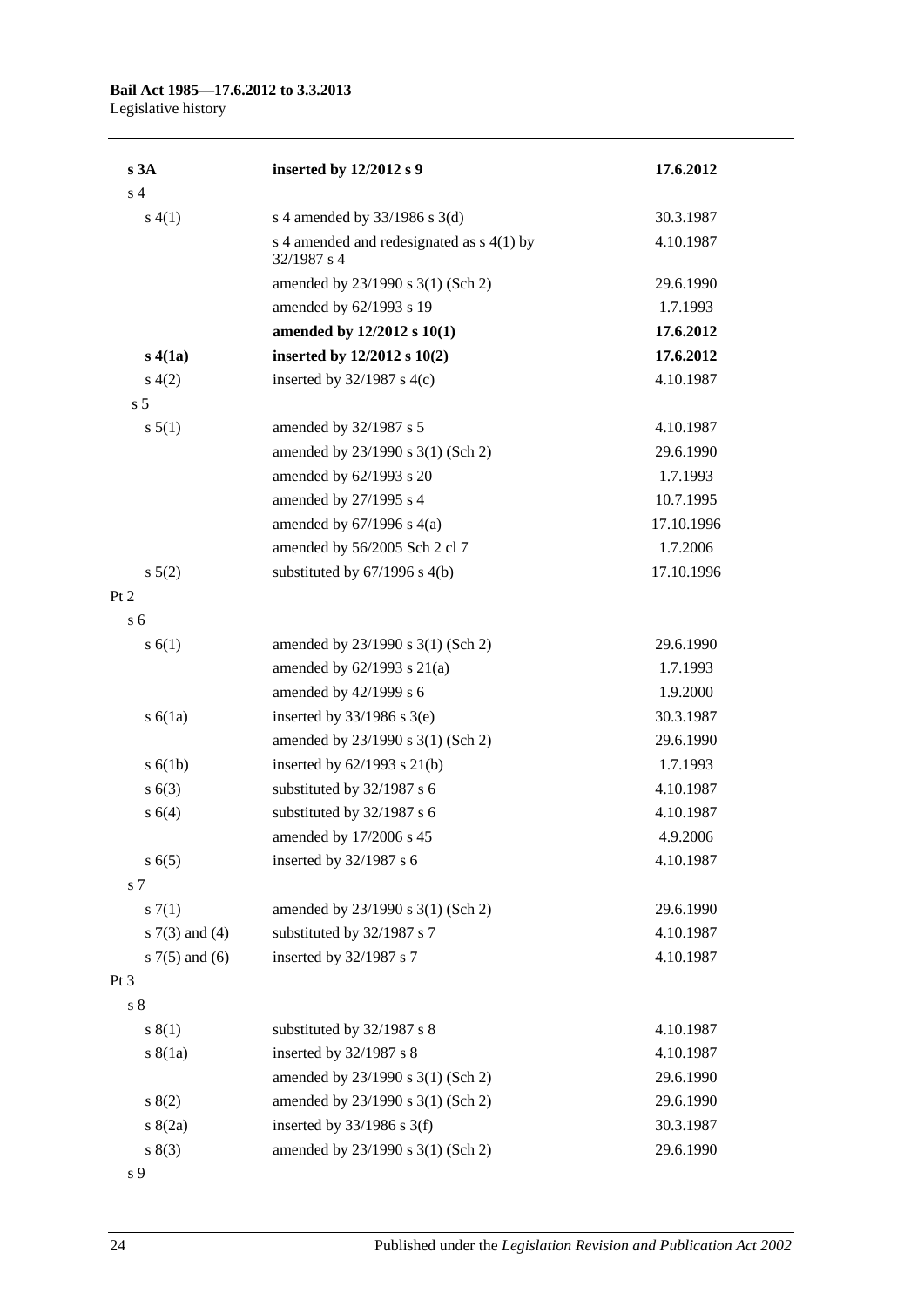#### **17.6.2012 to 3.3.2013—Bail Act 1985** Legislative history

| $s \, 9(2)$         | amended by 23/1990 s 3(1) (Sch 2)           | 29.6.1990  |
|---------------------|---------------------------------------------|------------|
| s 10                |                                             |            |
| 10(1)               | amended by 23/1990 s 3(1) (Sch 2)           | 29.6.1990  |
|                     | amended by $62/1993$ s $22(a)$              | 1.7.1993   |
|                     | (c) deleted by $22/1994$ Sch cl $2(a)$      | 1.8.1994   |
|                     | amended by 85/2009 Sch 1 cl 2               | 9.12.2011  |
| 10(2)               | amended by 23/1990 s 3(1) (Sch 2)           | 29.6.1990  |
| 10(3)               | inserted by $62/1993$ s $22(b)$             | 1.7.1993   |
| $s \ 10(4)$         | inserted by $22/1994$ Sch cl $2(b)$         | 1.8.1994   |
| s 10A               | inserted by 81/2005 s 13                    | 30.7.2006  |
| s10A(1a)            | inserted by $12/2012$ s $11(1)$             | 17.6.2012  |
| 10A(2)              | substituted by 48/2007 s 4                  | 17.7.2008  |
|                     | substituted by 13/2008 Sch 1 cl 2           | 4.9.2008   |
|                     | prescribed applicant amended by 73/2009 s 3 | 10.12.2009 |
|                     | amended by 85/2009 Sch 1 cl 3               | 9.12.2011  |
|                     | amended by 12/2012 s 11(2)                  | 17.6.2012  |
| s 11                |                                             |            |
| s 11(2)             | amended by $33/1986$ s $3(g)$               | 30.3.1987  |
|                     | amended by $32/1987$ s $9(a)$               | 4.10.1987  |
|                     | amended by 23/1990 s 3(1) (Sch 2)           | 29.6.1990  |
|                     | amended by 42/1999 s 7(a), (b)              | 1.9.2000   |
| $s\ 11(2aa)$        | inserted by 12/2012 s 12(1)                 | 17.6.2012  |
| s 11(2a)            | inserted by $32/1987$ s $9(b)$              | 4.10.1987  |
| s 11(3)             | amended by $33/1986$ s $3(m)$               | 30.3.1987  |
|                     | substituted by $32/1987$ s $9(b)$           | 4.10.1987  |
|                     | amended by 23/1990 s 3(1) (Sch 2)           | 29.6.1990  |
| s $11(3a)$          | inserted by 32/1987 s 9(b)                  | 4.10.1987  |
|                     | amended by 23/1990 s 3(1) (Sch 2)           | 29.6.1990  |
|                     | substituted by $12/2012$ s $12(2)$          | 17.6.2012  |
| s $11(4)$ and $(5)$ | amended by 23/1990 s 3(1) (Sch 2)           | 29.6.1990  |
| s 11(6)             | substituted by $32/1987$ s $9(c)$           | 4.10.1987  |
|                     | amended by 23/1990 s 3(1) (Sch 2)           | 29.6.1990  |
|                     | amended by $27/1995$ s $5(a)$               | 10.7.1995  |
|                     | amended by 42/1999 s 7(c)                   | 1.9.2000   |
|                     | (b) deleted by $42/1999$ s $7(c)$           | 1.9.2000   |
| s 11(7)             | amended by 23/1990 s 3(1) (Sch 2)           | 29.6.1990  |
| s 11(7a)            | inserted by $32/1987$ s $9(d)$              | 4.10.1987  |
|                     | amended by $42/1999$ s $7(d)$               | 1.9.2000   |
| s 11(7b)            | inserted by $32/1987$ s $9(d)$              | 4.10.1987  |
|                     | amended by 23/1990 s 3(1) (Sch 2)           | 29.6.1990  |
|                     | amended by 42/1999 s 7(e)                   | 1.9.2000   |
| s 11(8)             | amended by $33/1986$ s $3(n)$               | 30.3.1987  |
|                     | amended by 23/1990 s 3(1) (Sch 2)           | 29.6.1990  |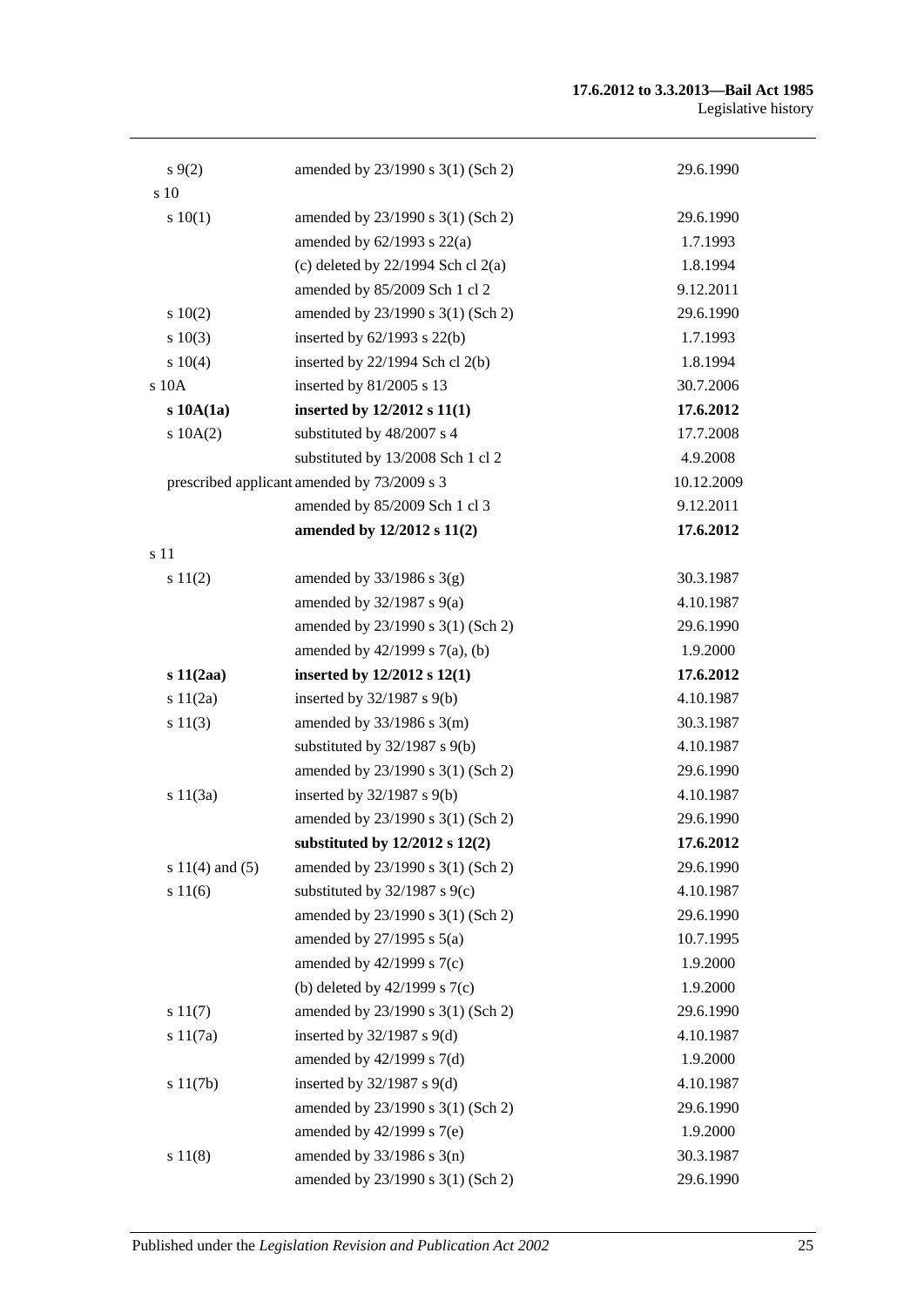|                   | amended by $42/1999$ s $7(f)$     | 1.9.2000   |
|-------------------|-----------------------------------|------------|
| s 11(9)           | inserted by $32/1987$ s $9(e)$    | 4.10.1987  |
|                   | substituted by $27/1995$ s $5(b)$ | 10.7.1995  |
| s 11(10)          | inserted by $32/1987$ s $9(e)$    | 4.10.1987  |
| s 11(11)          | inserted by $32/1987$ s $9(e)$    | 4.10.1987  |
|                   | amended by 23/1990 s 3(1) (Sch 2) | 29.6.1990  |
|                   | substituted by $42/1999$ s $7(g)$ | 1.9.2000   |
| s 11(12)          | inserted by $32/1987$ s $9(e)$    | 4.10.1987  |
|                   | deleted by $42/1999$ s $7(g)$     | 1.9.2000   |
|                   | inserted by 18/2009 Sch 1 cl 2    | 1.11.2009  |
| s 12              |                                   |            |
| s 12(1)           | amended by 23/1990 s 3(1) (Sch 2) | 29.6.1990  |
| s 13              |                                   |            |
| s 13(1)           | amended by 33/1986 s 3(o), (p)    | 30.3.1987  |
|                   | amended by 23/1990 s 3(1) (Sch 2) | 29.6.1990  |
| s 13(2)           | amended by $33/1986$ s $3(q)$     | 30.3.1987  |
|                   | amended by 23/1990 s 3(1) (Sch 2) | 29.6.1990  |
|                   | amended by $94/1993$ s $5(a)$     | 1.1.1994   |
|                   | substituted by $27/1995$ s $6(a)$ | 10.7.1995  |
| s 13(3)           | amended by $33/1986$ s $3(r)$     | 30.3.1987  |
|                   | amended by 23/1990 s 3(1) (Sch 2) | 29.6.1990  |
|                   | amended by $94/1993$ s $5(a)$     | 1.1.1994   |
|                   | amended by $67/1996$ s 5          | 17.10.1996 |
| s 13(4)           | amended by 23/1990 s 3(1) (Sch 2) | 29.6.1990  |
|                   | amended by 94/1993 s 5(b)         | 1.1.1994   |
| s 13(5)           | inserted by $94/1993$ s $5(c)$    | 1.1.1994   |
|                   | amended by 27/1995 s 6(b)         | 10.7.1995  |
| Pt 4              |                                   |            |
| s 14              |                                   |            |
| s 14(2)           | amended by $33/1986$ s $3(s)$     | 30.3.1987  |
|                   | amended by 27/1995 s 7            | 10.7.1995  |
| s $14(3)$ — $(5)$ | amended by 23/1990 s 3(1) (Sch 2) | 29.6.1990  |
| s 15              |                                   |            |
| s 15(1)           | amended by $33/1986$ s 3(t)       | 30.3.1987  |
|                   | amended by 23/1990 s 3(1) (Sch 2) | 29.6.1990  |
|                   | amended by 27/1995 s 8(a), (b)    | 10.7.1995  |
| s 15(2)           | amended by $33/1986$ s 3(u), (v)  | 30.3.1987  |
|                   | amended by 23/1990 s 3(1) (Sch 2) | 29.6.1990  |
|                   | amended by 27/1995 s 8(c)—(e)     | 10.7.1995  |
| s 15(3)           | amended by $33/1986$ s 3(w), (x)  | 30.3.1987  |
|                   | amended by 23/1990 s 3(1) (Sch 2) | 29.6.1990  |
|                   | amended by 27/1995 s 8(f)         | 10.7.1995  |
| s 15A             | inserted by 32/1987 s 10          | 4.10.1987  |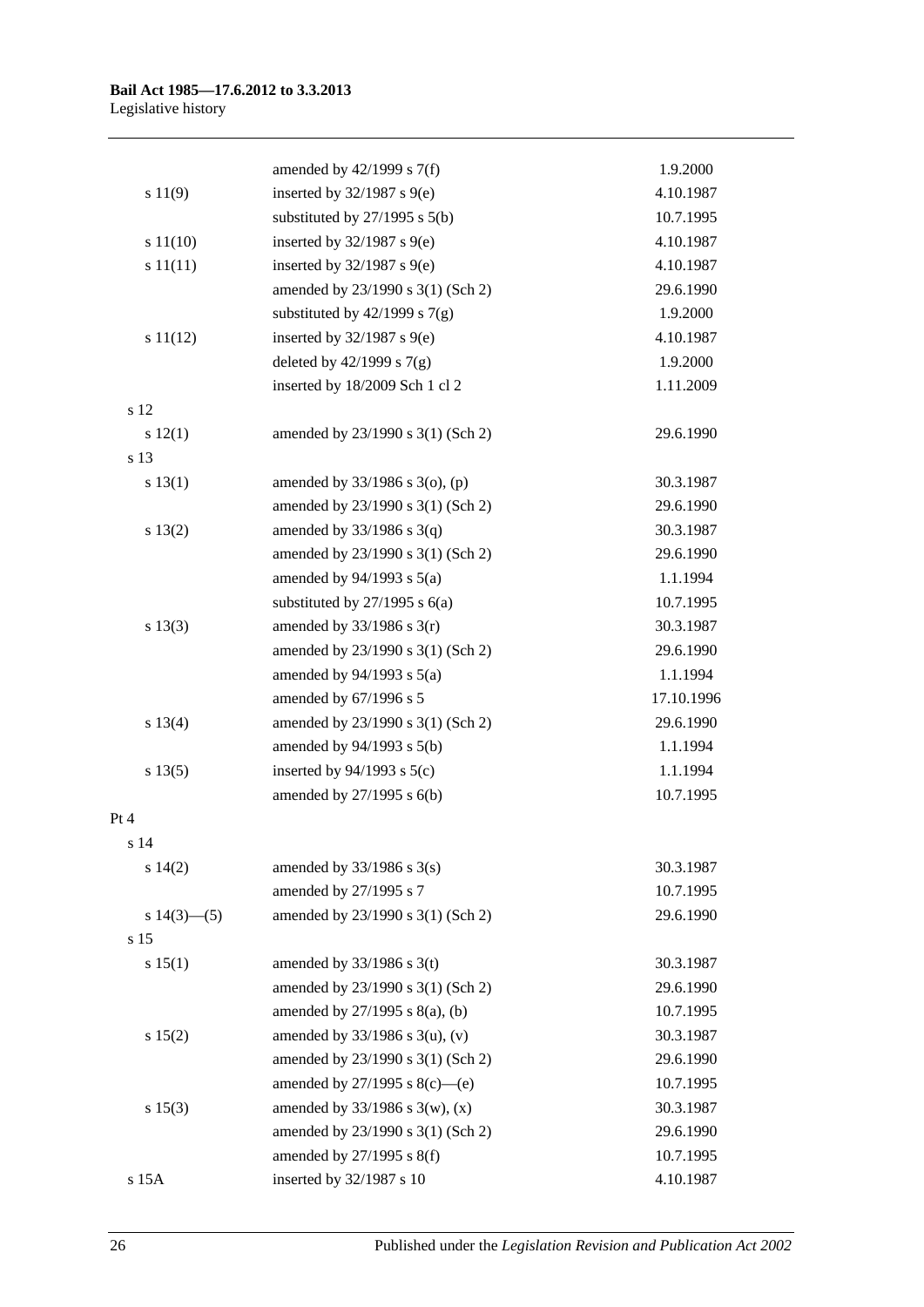#### **17.6.2012 to 3.3.2013—Bail Act 1985** Legislative history

| $s$ 15A(3)          | amended by 17/2006 s 46                      | 4.9.2006   |
|---------------------|----------------------------------------------|------------|
| s <sub>16</sub>     | substituted by 32/1987 s 11                  | 4.10.1987  |
| Pt 5                |                                              |            |
| s 17                |                                              |            |
| s 17(1)             | amended by 23/1990 s 3(1) (Sch 2)            | 29.6.1990  |
|                     | amended by $27/1995$ s $9(a)$                | 10.7.1995  |
|                     | amended by 42/1999 s 8                       | 1.9.2000   |
| s 17(2)             | amended by 23/1990 s 3(1) (Sch 2)            | 29.6.1990  |
|                     | substituted by $27/1995$ s $9(b)$            | 10.7.1995  |
| s 17(3)             | amended by $27/1995$ s $9(c)$                | 10.7.1995  |
| s 17(3a)            | inserted by 32/1987 s 12                     | 4.10.1987  |
|                     | deleted by $27/1995 s 9(d)$                  | 10.7.1995  |
| s 17A               | inserted by 32/1987 s 13                     | 4.10.1987  |
|                     | amended by 23/1990 s 3(1) (Sch 2)            | 29.6.1990  |
|                     | amended by 42/1999 s 9                       | 1.9.2000   |
| s 18                |                                              |            |
| s $18(1)$ and $(2)$ | amended by 23/1990 s 3(1) (Sch 2)            | 29.6.1990  |
| s 18(3)             | inserted by 32/1987 s 14                     | 4.10.1987  |
|                     | amended by 27/1995 s 10                      | 10.7.1995  |
| s 19                |                                              |            |
| s 19(1)             | amended by 23/1990 s 3(1) (Sch 2)            | 29.6.1990  |
|                     | amended by 27/1995 s 11(a), (b)              | 10.7.1995  |
|                     | amended by 17/2006 s 47(1)                   | 4.9.2006   |
| s 19(2)             | substituted by $32/1987$ s $15(a)$           | 4.10.1987  |
|                     | amended by 27/1995 s 11(c)                   | 10.7.1995  |
| s 19(3)             | amended by 27/1995 s 11(d)                   | 10.7.1995  |
|                     | amended by 17/2006 s 47(2)                   | 4.9.2006   |
| s 19(3a)            | inserted by 32/1987 s 15(b)                  | 4.10.1987  |
|                     | substituted by 62/1993 s 23                  | 1.7.1993   |
|                     | amended by 27/1995 s 11(e)                   | 10.7.1995  |
| s 19A               | inserted by 12/2012 s 13                     | 17.6.2012  |
| s 20                | amended by $33/1986$ s $3(y)$                | 30.3.1987  |
|                     | substituted by 32/1987 s 16                  | 4.10.1987  |
| Pt $6$              |                                              |            |
| s 21                | amended by 23/1990 s 3(1) (Sch 2)            | 29.6.1990  |
| s 21A               | inserted by 32/1987 s 17                     | 4.10.1987  |
|                     | amended by 49/1991 Sch 2                     | 6.7.1992   |
| ss 21B and 21C      | inserted by 49/2005 s 5                      | 19.12.2005 |
| s 22                | amended by 23/1990 s 3(1) (Sch 2)            | 29.6.1990  |
|                     | amended by 42/1999 s 10                      | 1.9.2000   |
| s 23                |                                              |            |
| $s\,23(1)$          | s 23 redesignated as s 23(1) by 32/1987 s 18 | 4.10.1987  |
|                     | substituted by 23/1990 s 3(1) (Sch 2)        | 29.6.1990  |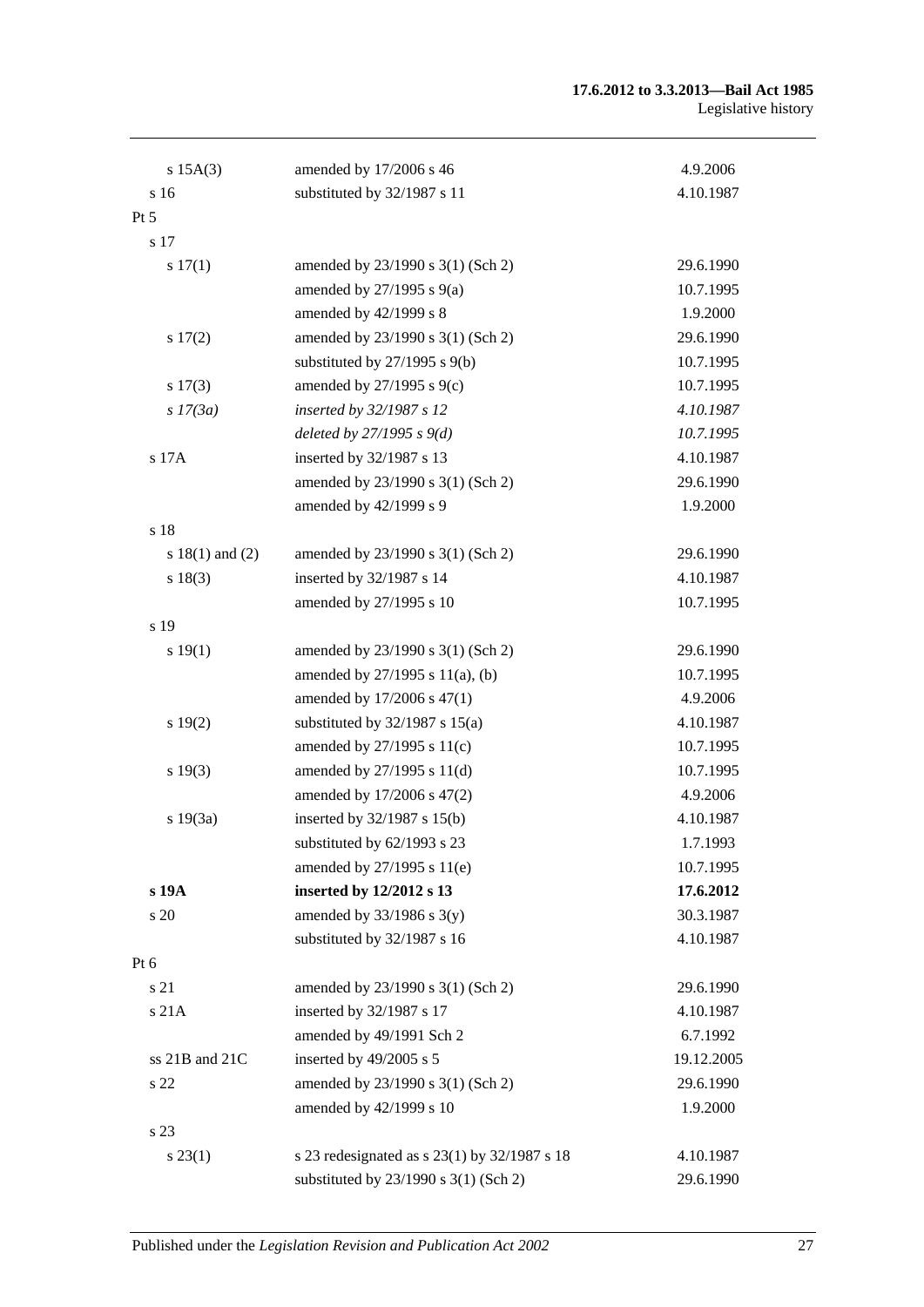|                 | substituted by 69/1991 s 18            | 6.7.1992  |
|-----------------|----------------------------------------|-----------|
| $s\,23(2)$      | inserted by 32/1987 s 18               | 4.10.1987 |
| s23A            | inserted by 12/2012 s 14               | 17.6.2012 |
| s <sub>24</sub> | amended by $33/1986$ s $3(z)$          | 30.3.1987 |
|                 | amended by 23/1990 s 3(1) (Sch 2)      | 29.6.1990 |
|                 | substituted by $22/1994$ Sch cl $2(c)$ | 1.8.1994  |
|                 | amended by 85/2009 Sch 1 cl 4          | 9.12.2011 |
|                 | amended by 12/2012 s 15                | 17.6.2012 |

## **Transitional etc provisions associated with Act or amendments**

## *Statutes Amendment (Intervention Programs and Sentencing Procedures) Act 2005, Sch 1*

### **1—Review of services included on intervention programs**

- (1) Either House of Parliament may, not before the first anniversary of the commencement of this Act, require the Ombudsman to carry out an investigation concerning the value and effectiveness of all services included on intervention programs (within the meaning of the *[Bail Act](http://www.legislation.sa.gov.au/index.aspx?action=legref&type=act&legtitle=Bail%20Act%201985) 1985* and the *[Criminal Law \(Sentencing\)](http://www.legislation.sa.gov.au/index.aspx?action=legref&type=act&legtitle=Criminal%20Law%20(Sentencing)%20Act%201988)  Act [1988](http://www.legislation.sa.gov.au/index.aspx?action=legref&type=act&legtitle=Criminal%20Law%20(Sentencing)%20Act%201988)*) in the 12 month period following that commencement (or another period specified by the House).
- (2) For the purposes of the investigation, the Ombudsman may exercise the same investigative powers as are conferred on the Ombudsman by the *[Ombudsman](http://www.legislation.sa.gov.au/index.aspx?action=legref&type=act&legtitle=Ombudsman%20Act%201972)  Act [1972](http://www.legislation.sa.gov.au/index.aspx?action=legref&type=act&legtitle=Ombudsman%20Act%201972)* in relation to an investigation duly initiated under that Act.
- (3) The Ombudsman must, after completing the investigation, submit a report on the outcome of the investigation to—
	- (a) if the investigation was required by the Legislative Council—the President of the Legislative Council; or
	- (b) if the investigation was required by the House of Assembly—the Speaker of the House of Assembly.
- (4) If the Ombudsman is required to carry out an investigation in accordance with this clause, the Attorney-General must ensure that the Ombudsman is provided with the resources the Ombudsman reasonably requires for the purposes of carrying out the investigation.

### *Statutes Amendment (Serious and Organised Crime) Act 2012*

### **16—Transitional provision**

The amendments to the *[Bail Act](http://www.legislation.sa.gov.au/index.aspx?action=legref&type=act&legtitle=Bail%20Act%201985) 1985* effected by this Part only apply in relation to a person taken into custody on a charge of an offence allegedly committed after the commencement of this Part.

## **Historical versions**

Reprint No 1—6.7.1992 Reprint No 2—1.7.1993